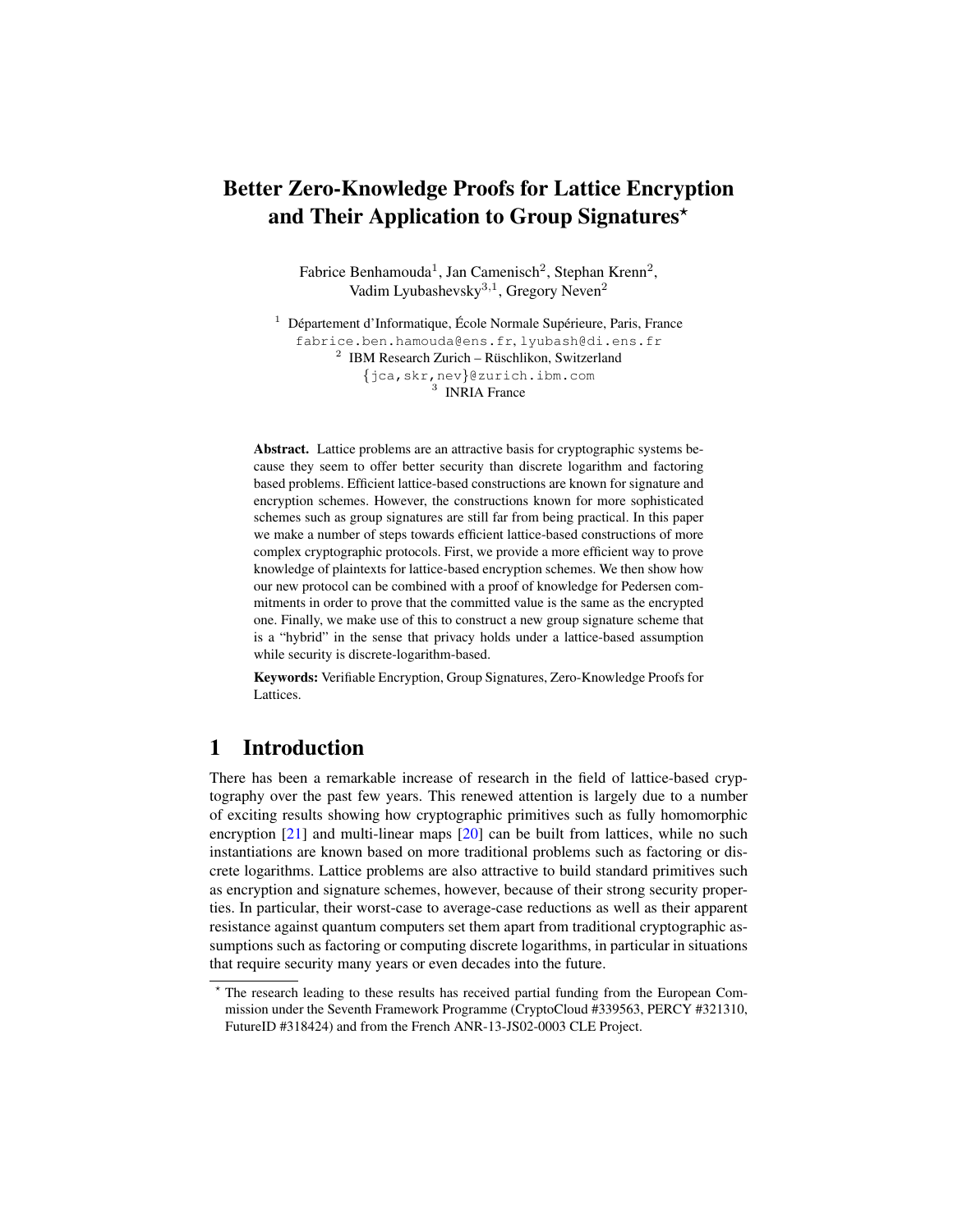Long-term integrity requirements, e.g., for digital signatures, can usually be fulfilled by re-signing documents when new, more secure signature schemes are proposed. The same approach does not work, however, for privacy requirements, e.g., for encryption or commitment schemes, because the adversary may capture ciphertexts or commitments now and store them until efficient attacks on the schemes are found.

Several lattice-based encryption schemes have been proposed in the literature, e.g., [\[22,](#page-20-2) [24,](#page-20-3) [30,](#page-20-4) [35\]](#page-20-5), but many of their applications in more complex primitives require efficient zero-knowledge proofs of the encrypted plaintext. Examples include optimistic fair exchange [\[2\]](#page-19-0), non-interactive zero-knowledge proofs [\[34\]](#page-20-6), multiparty computation [\[18\]](#page-19-1), and group signatures [\[12\]](#page-19-2). In this paper, we present a more efficient zeroknowledge proof for lattice-based encryption schemes. We then combine it with a nonlattice-based signature scheme to build a group signature scheme with privacy under lattice assumptions in the random-oracle model.

### 1.1 Improved Proofs of Plaintext Knowledge for Lattice Schemes

In a zero-knowledge proof of plaintext knowledge, the encryptor wants to prove in zero-knowledge that the ciphertext is of the correct form and that he knows the message. Efficient constructions of these primitives are known based on number-theoretic hardness assumptions such as discrete log, strong RSA, etc.

Encryptions in lattice-based schemes generally have the form  $t = Ae \mod q$ , where A is some public matrix and  $e$  is the unique vector with small coefficients that satisfies the equation (in this general example, we are lumping the message with  $e$ ). A proof that  $t$  is a valid ciphertext (and also a proof of plaintext knowledge), therefore, involves proving that one knows a short e such that  $Ae = t$ . It is currently known how to accomplish this task in two ways. The first uses a "Stern-type" protocol [\[37\]](#page-20-7) in which every run has soundness error  $2/3$  [\[26\]](#page-20-8). It does not seem possible to improve this protocol since some steps in it are inherently combinatorial and non-algebraic.

A second possible approach is to use the Fiat-Shamir approach for lattices using rejection sampling introduced in [\[27,](#page-20-9) [29\]](#page-20-10). But while the latter leads to fairly efficient Fiat-Shamir signatures, there are some barriers to obtaining a proof of knowledge. What one is able to extract from a prover are short vectors  $r'$ ,  $z'$  such that  $Ae' = tc$  for some integer c, which implies that  $Ae^t c^{-1} = t$ . Unfortunately, this does not imply that  $e^t c^{-1}$ is short unless  $c = \pm 1$ . This is the main way in which lattice-based Fiat-Shamir proofs differ from traditional schemes like the discrete-log based Schnorr protocol. In the latter, it is enough to extract any discrete log, whereas in lattice protocols, one must extract a *short* vector. Thus, the obvious approach at Fiat-Shamir proofs of knowledge for lattices (i.e., using binary challenge vectors) also leads to protocols with soundness error  $1/2$ .

Things do not improve for lattice-based proofs of knowledge even if one considers ideal lattices. Even if  $A$  and  $e$  are a matrix and a vector of polynomials in the ring  $\mathbb{Z}_{q}[X]/(X^{n}+1)$ , and c is now a polynomial (as in the Ring-LWE based Fiat-Shamir schemes in [\[28,](#page-20-11) [29\]](#page-20-10)), then one can again extract only a short  $e'$  such that  $Ae'c^{-1} = t$ . In this case, not only is  $c^{-1}$  not necessarily short, but it does not even necessarily exist (since the polynomial  $X^n + 1$  can factor into up to n terms). At this point, we are not aware of any techniques that reduce the soundness error of protocols that prove plaintext knowledge of lattice encryptions, except by (parallel) repetition.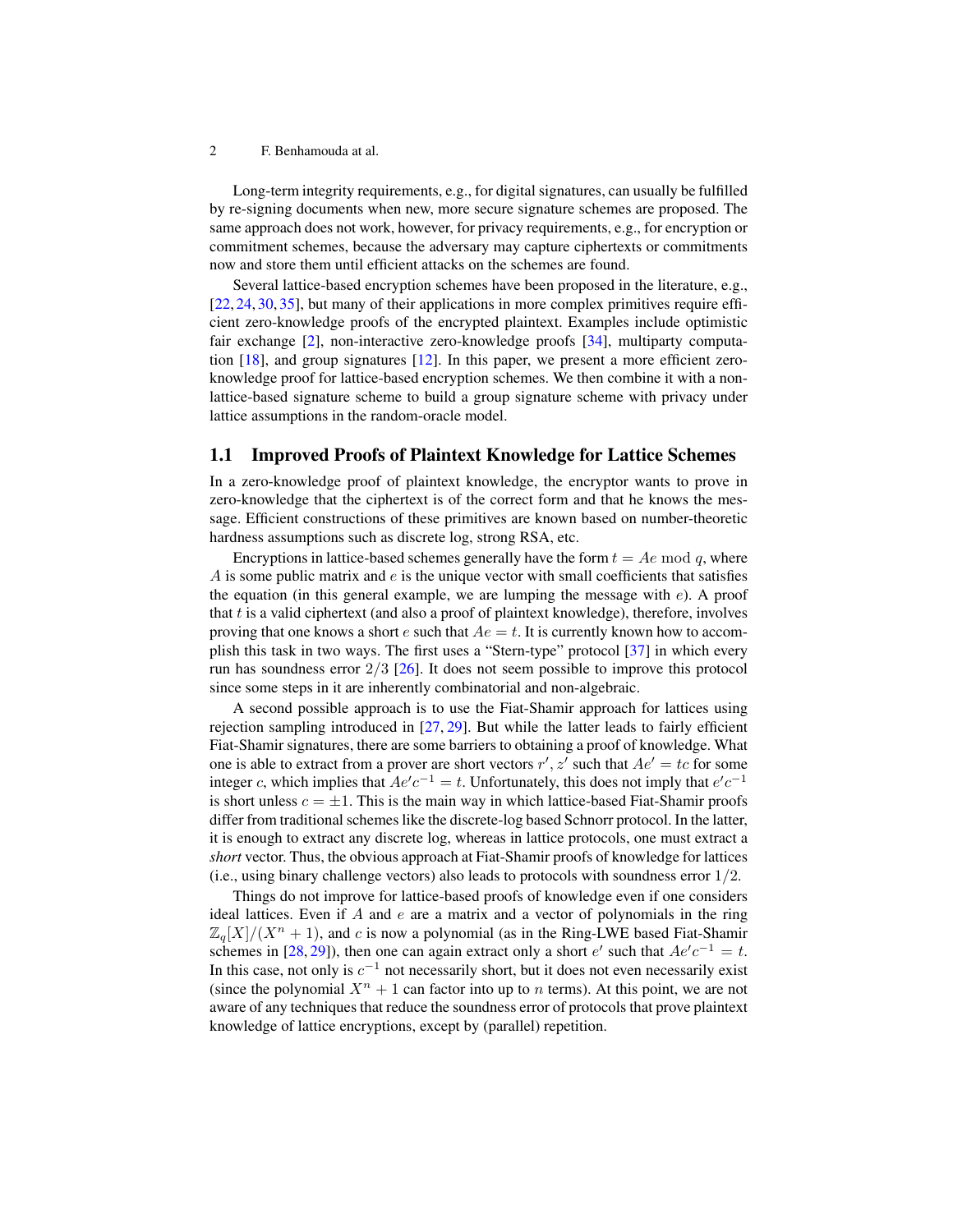In a recent work, Damgard et al. [ ˚ [18\]](#page-19-1) gave an improved *amortized* proof of plaintext knowledge for LWE encryptions. Their protocol allows one to prove knowledge of  $O(k)$ plaintexts (where  $k$  is the security parameter) in essentially the same time as just one plaintext. The ideas behind their protocol seem do not reduce the time requirement for proving just one plaintext, nor do they apply to Ring-LWE based encryption schemes. In particular, Ring-LWE based schemes are able to encrypt  $O(n)$  plaintext bits into one (or two) polynomial, which is often all that is needed. Yet, the techniques in [\[18\]](#page-19-1) do not seem to be helpful here. The reason is that the challenge matrix required in [\[18\]](#page-19-1) needs to be of a particular form and cannot simply be a ring element in  $\mathbb{Z}_q[X]/(X^n + 1)$ .

In this paper, we show that one can reduce the soundness error of lattice-based zero-knowledge proofs of knowledge for ciphertext validity from  $1/2$  to  $1/(2n)$ , which in practice decreases the number of required iterations of the protocol by a factor of approximately 10. Interestingly, our techniques only work for ideal lattices, and we do not know how to adapt them to general ones. The key observation is that, when working over the ring  $\mathbb{Z}[X]/(X^n + 1)$ , the quantity  $2/(X^i - X^j)$  for all  $0 \le i \ne j < n$  is a polynomial with coefficients in  $\{-1, 0, 1\}$ , cf. Section [3.1.](#page-8-0)

This immediately allows us to prove that, given  $A$  and  $t$ , we know a vector of short polynomials e such that  $Ae = 2t$ . While this is not quite the same as proving that  $Ae = t$ , it is good enough for most applications, since it still allows us to prove knowledge of the plaintext. This result immediately gives improvements in all schemes that require such a proof of knowledge for Ring-LWE based encryption schemes such as the ring-version of the "dual" encryption scheme [\[22\]](#page-20-2), the "two element" scheme of Lyubashevsky et al. [\[30\]](#page-20-4), and NTRU [\[24,](#page-20-3) [35\]](#page-20-5).

#### 1.2 Linking Lattice-based and Classical Primitives

A main step in applying our new proof protocol to construct a "hybrid" group signature scheme is to prove that two primitives, one based on classical cryptography and the other one on lattices, are committing to the same message (and that the prover knows that message). In our application, we will use the perfectly hiding Pedersen commitment scheme as the classical primitive, and a Ring-LWE encryption scheme as the latticebased primitive.

While the Pedersen commitment and the lattice-based encryption scheme work over different rings, we show that we can still perform operations "in parallel" on the two. For example, if the message is  $\mu_0, \mu_1, \ldots, \mu_{n-1}$ , then it is encrypted in Ring-LWE schemes by encrypting the polynomial  $\mu = \mu_0 + \mu_1 X + \ldots + \mu_{n-1} X^{n-1}$ , and each  $\mu_i$  is committed to individually using a Pedersen commitment. We will then want to prove that a Ring-LWE encryption of  $\mu$  encrypts the same thing as n Pedersen commitments of the  $\mu_i$ 's. Even though the two computations are performed over different rings, we show that by mimicking polynomial multiplications over a polynomial ring by appropriate additions and multiplications of coefficients in exponents, we can use our previously mentioned proof of plaintext knowledge to both prove knowledge of  $\mu$ and show that the Pedersen commitments are committing to the coefficients of the same  $\mu$ . One reason enabling such a proof is that the terms dealing with  $\mu$  (and  $\mu_i$ ) in the proof of knowledge are done "over the integers"—that is, no modular reduction needs to be performed on these terms. We describe this protocol in detail in Section [4.](#page-10-0)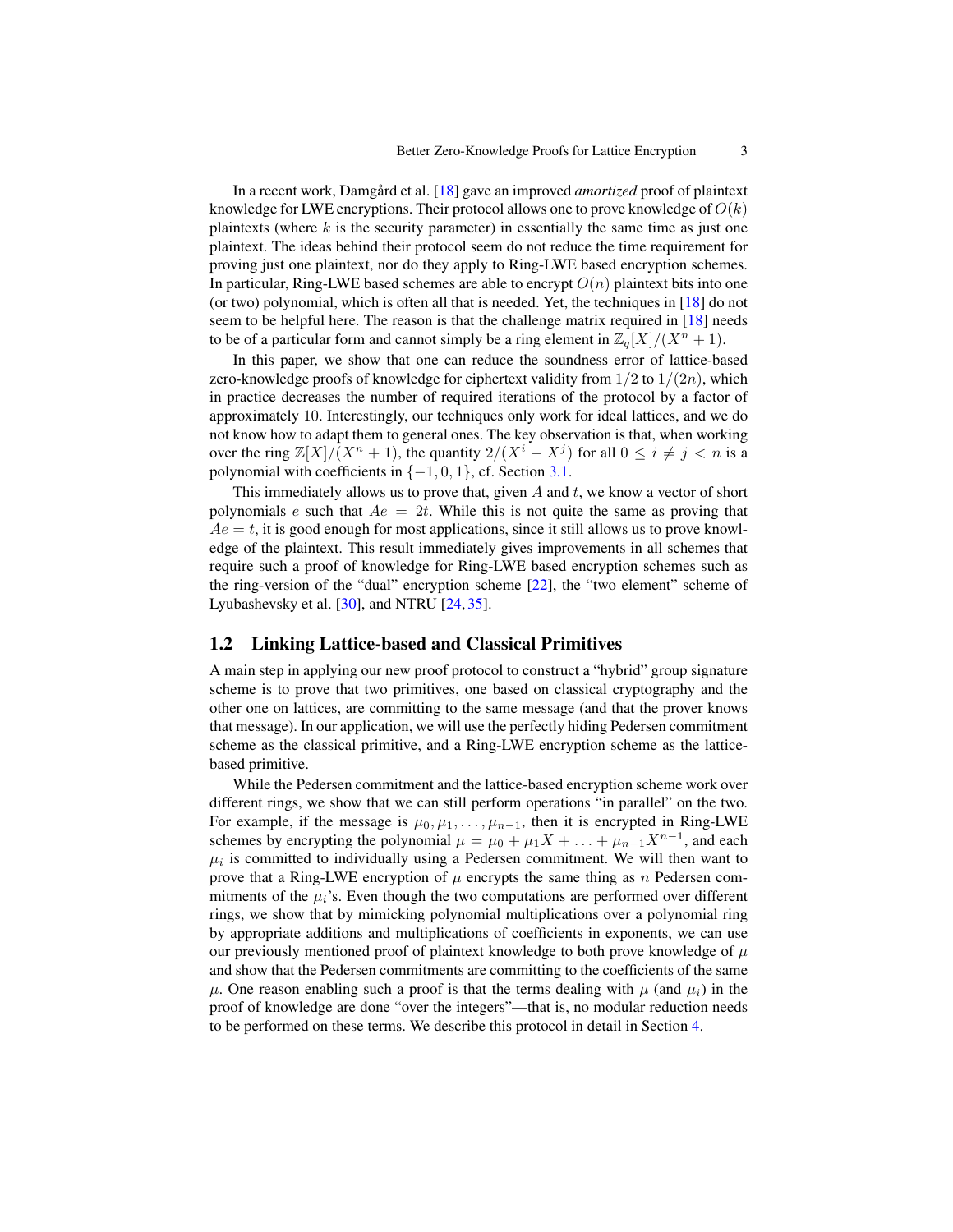### 1.3 Applications to Group Signatures and Credentials

Group signatures [\[12\]](#page-19-2) are schemes that allow members of a group to sign messages on behalf of the group without revealing their identity. In case of a dispute, the group manager can lift a signer's anonymity and reveal his identity. Currently known group signatures based on lattice assumptions are mainly proofs of concepts, rather than practically useful schemes. The schemes by Gordon et al. [\[23\]](#page-20-12) and Camenisch et al. [\[10\]](#page-19-3) have signature size linear in the number of group members. The scheme due to Laguillaumie et al. [\[25\]](#page-20-13) performs much better asymptotically with signature sizes logarithmic in the number of group members, but, as the authors admit, instantiating it with practical parameters would lead to very large keys and signatures. This is in contrast to classical number-theoretic solutions, where both the key and the signature size are constant for arbitrarily many group members.

One can argue that the privacy requirement for group signatures is a concern that is more long-term than traceability (i.e., unforgeability), because when traceability turns out to be broken, verifiers can simply stop accepting signatures for the broken scheme. When privacy is broken, however, an adversary can suddenly reveal the signers behind all previous signatures. Users may only be willing to use a group signature scheme if their anonymity is guaranteed for, say, fifty years in the future. It therefore makes sense to provide anonymity under lattice-based assumptions, while this is less crucial for traceability.

Following this observation, we propose a "hybrid" group signature scheme, where unforgeability holds under classical assumptions, while privacy is proved under latticebased ones. This allows us to combine the flexible tools that are available in the classical framework with the strong privacy guarantees of lattice problems. Our group signature scheme has keys and signatures of size logarithmic in the number of group members; for practical choices of parameters and realistic numbers of group members, the sizes will even be independent of the number of users. Furthermore, by basing our scheme on ring-LWE and not standard LWE, we partially solve an open problem stated in [\[25\]](#page-20-13).

Our construction follows a variant of a generic approach that we believe is folklore, as it underlies several direct constructions in the literature [\[3,](#page-19-4)[8\]](#page-19-5) and was described explicitly by Chase and Lysyanskaya [\[11\]](#page-19-6). When joining the group, a user obtains a certificate from the group manager that is a signature on his identity under the group manager's public key. To sign a message, the user now encrypts his identity under the manager's public encryption key, and then issues a signature proof of knowledge that he possesses a valid signature on the encrypted plaintext. Our construction follows a variant of this general paradigm, with some modifications to better fit the specifics of our proof of plaintext knowledge for lattice encryption. To the best of our knowledge, however, the construction was never proved secure, so our proof can be seen as a contribution of independent interest.

### 2 Preliminaries

In this section, we informally introduce several notions. Formal definitions and proofs can be found in the full version.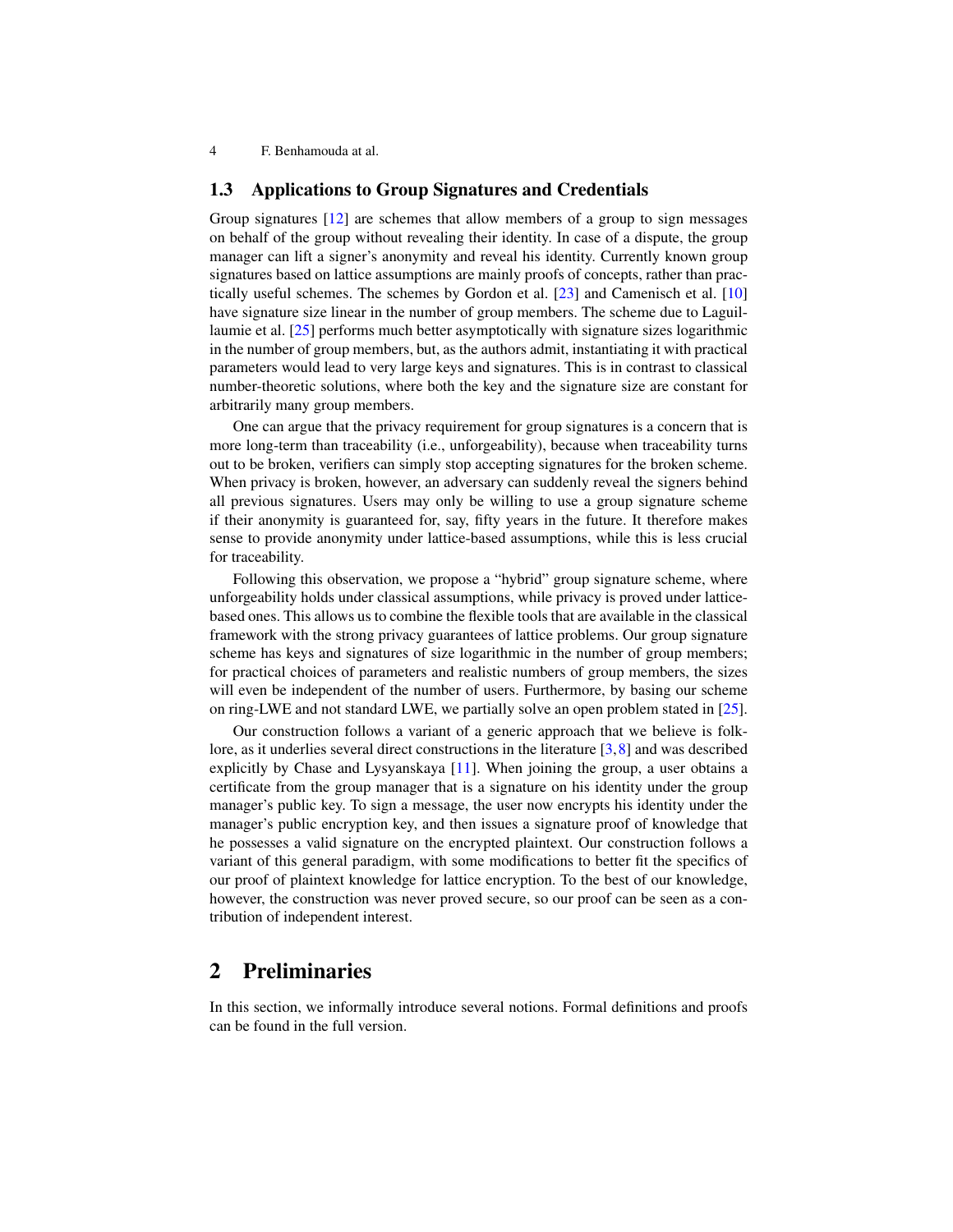### 2.1 Notation

We denote algorithms by sans-serif letters such as A, B. If S is a set, we write  $s \leftrightarrow S$  to denote that s was drawn uniformly at random from S. Similarly, we write  $y \leftarrow A(x)$  if y was computed by a randomized algorithm A on input x, and  $d \stackrel{s}{\leftarrow} D$  for a probability distribution D, if d was drawn according to D. When we make the random coins  $\rho$  of A explicit, we write  $y \leftarrow A(x; \rho)$ .

We write  $Pr[\mathcal{E}: \Omega]$  to denote the probability of event  $\mathcal E$  over the probability space  $\Omega$ . For instance,  $Pr[x = y : x, y \xleftarrow{\$} D]$  denotes the probability that  $x = y$  if x, y were drawn according to a distribution D.

We identify the vectors  $(a_0, \ldots, a_{n-1})$  with the polynomial  $a_0 + a_1X + \cdots$  $a_{n-1}X^{n-1}$ . If v is a vector, we denote by  $||v||$  its Euclidean norm, by  $||v||_{\infty}$  its infinity norm, and by  $v_{\ll l}$  an anti-cyclic shift of a vector v by l positions, corresponding to a multiplication by  $X^l$  in  $R_q = \mathbb{Z}_q[X]/(X^n + 1)$ . That is,  $v_{\ll l} = (v_0, \ldots, v_{n-1})_{\ll l} =$  $(-v_{n-l},\ldots,-v_{n-1},v_0,\ldots,v_{n-l-1}).$ 

Throughout the paper,  $\lambda$  denotes the main security parameter and  $\varepsilon$  denotes the empty string.

#### <span id="page-4-0"></span>2.2 Commitment Schemes and Pedersen Commitments

Informally, a commitment scheme is a tuple (CSetup, Commit, COpen), where CSetup generates commitment parameters, which are then used to commit to a message  $m$ using Commit. A commitment cmt can then be verified using COpen. Informally, a commitment scheme needs to be binding and hiding. The former means that no *cmt* can be opened to two different messages, while the latter guarantees that *cmt* does not leak any information about the contained m.

The following commitment scheme was introduced by Pedersen [\[32\]](#page-20-14). Let be given a family of prime order groups  $\{\mathbb{G}(\lambda)\}_{\lambda\in\mathbb{N}}$  such that the discrete logarithm problem is hard in  $\mathbb{G}(\lambda)$  for security parameter  $\lambda$ , and let  $\tilde{q} = \tilde{q}(\lambda)$  be the order of  $\mathbb{G} = \mathbb{G}(\lambda)$ .

To avoid confusion, all elements with order  $\tilde{q}$  are denoted with a tilde in the following. To ease the presentation of our main result, we will write the group  $\mathbb{G}(\lambda)$  additively.

CSetup. This algorithm chooses  $\tilde{h} \stackrel{\epsilon}{\leftrightarrow} \mathbb{G}$ ,  $\tilde{g} \stackrel{\epsilon}{\leftrightarrow} \langle \tilde{h} \rangle$ , and outputs  $cparse = (\tilde{g}, \tilde{h})$ . Commit. To commit to a message  $m \in \mathcal{M} = \mathbb{Z}_{q}$ , this algorithm first chooses  $r \stackrel{\text{d}}{\leftarrow} \mathbb{Z}_{q}$ .

It then outputs the pair  $(cmt, o) = (m\tilde{g} + rh, r)$ .

COpen. Given a commitment  $emt$ , an opening  $o$ , a public key *cpars* and a message m,

this algorithm outputs accept if and only if  $\widetilde{cmt} \stackrel{\text{d}}{=} m\tilde{g} + o\tilde{h}$ .

Theorem 2.1. *Under the discrete logarithm assumption for* G*, the given commitment scheme is perfectly hiding and computationally binding.*

#### 2.3 Semantically Secure Encryption and NTRU

A semantically secure (or IND-CPA secure) encryption scheme is a tuple (EncKG, Enc, Dec) of algorithms, where EncKG generates public/private key pair, Enc can be used to encrypt a message  $m$  under the public key, and the message can be recovered from the ciphertext by Dec using the secret key. Informally, while  $Dec(Enc(m)) = m$  should always hold, only knowing the ciphertext and the public key should not leak any information about the contained message.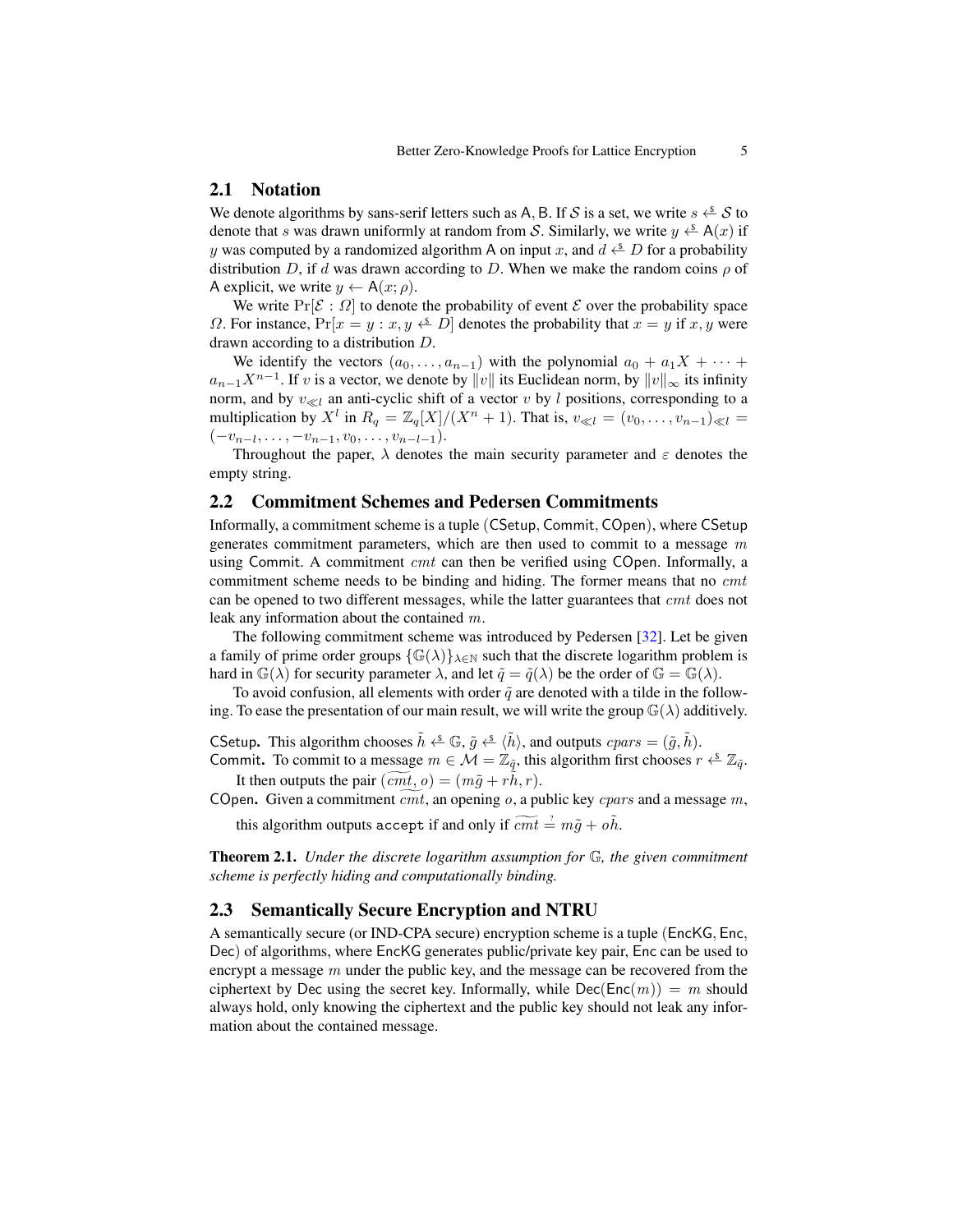In this paper we present improved zero-knowledge proofs of plaintext knowledge for lattice-based encryption schemes, and show how to link messages being encrypted by these schemes to Pedersen commitments. Our improved proof of knowledge protocol will work for any Ring-LWE based scheme where the basic encryption operation consists of taking public key polynomial(s)  $a_i$  and computing the ciphertext(s)  $b_i = a_i s + e_i$ where  $s$  and  $e_i$  are polynomials with small norms. Examples of such schemes include the ring-version of the "dual" encryption scheme [\[22\]](#page-20-2), the "two element" scheme of Lyubashevsky et al. [\[30\]](#page-20-4), and the NTRU encryption scheme [\[24,](#page-20-3) [35\]](#page-20-5).

In this paper we will for simplicity only be working over the rings  $R = \mathbb{Z}[X]/(X^n +$ 1) and  $R_q = R/qR$ , for some prime q. Also for simplicity, we will use NTRU as our encryption scheme because its ciphertext has only one element and is therefore simpler to describe in protocols. The NTRU scheme was first proposed by Hoffstein et al. [\[24\]](#page-20-3), and we will be using a modification of it due to Stehle and Steinfeld  $[35]$  $[35]$ .

**Definition 2.2.** The discrete normal distribution on  $\mathbb{Z}^m$  centered at v with standard de*viation*  $\sigma$  *is defined by the density function*  $D_{v,\sigma}^m(x) = \rho_{v,\sigma}^m(x)/\rho_{\sigma}(\mathbb{Z}^m)$ *, with*  $\rho_{v,\sigma}^m(x) =$  $\left(\frac{1}{\sqrt{2}}\right)$  $\frac{1}{2\pi\sigma}$ )<sup>m</sup>  $e^{-\frac{||x-v||^2}{2\sigma^2}}$  being the continuous normal distribution on  $\mathbb{R}^m$  and  $\rho_\sigma(\mathbb{Z}^m)$  =  $\sum_{z\in\mathbb{Z}^m}\rho_{0,\sigma}^m(z)$  *being the scaling factor required to obtain a probability distribution. When*  $v = 0$ *, we also write*  $D^m_{\sigma} = D^m_{0,\sigma}$ *.* 

We will sometimes write  $u \leftarrow b_{v,\sigma}$  instead of  $u \leftarrow b_{v,\sigma}$  for a polynomial  $u \in R_q$  if there is no risk of confusion.

In the following, let p be a prime less than q and  $\sigma, \alpha \in \mathbb{R}$ .

**Message space.** The message space M is any subset of  $\{y \in R : ||y||_{\infty} < p\}.$ 

- **KeyGen.** Sample  $f'$ , g from  $D_{\sigma}$ , set  $f = pf' + 1$ , and resample, if f mod q or g mod q are not invertible. Output the public key  $h = pg/f$  and the secret key f. Note here that  $h$  is invertible.
- **Encrypt.** To encrypt a message  $m \in \mathcal{M}$ , set  $s, e \leftrightarrow D_\alpha$  and return the ciphertext  $y = hs + pe + m \in R_q.$
- **Decrypt.** To decrypt y with secret key f, compute  $y' = fy \in R_q$  and output  $m' = y'$ mod p.

If the value of  $\sigma$  is large enough (approximately  $\tilde{\mathcal{O}}(n\sqrt{q})$ ), then  $g/f$  is uniformly random in  $R_q$  [\[35\]](#page-20-5), and the security of the above scheme is based on the Ring-LWE problem. For smaller values of  $\sigma$ , however, the scheme is more efficient and can be based on the assumption that  $h = g/f$  is indistinguishable from uniform. This type of assumption, while not based on any worst-case lattice problem, has been around since the introduction of the original NTRU scheme over fifteen years ago. Our protocol works for either instantiation.

To obtain group signatures, we will need our encryption scheme to additionally be a commitment scheme. In other words, there should not be more than one way to obtain the same ciphertext. For the NTRU encryption scheme, this will require that we work over a modulus q such that the polynomial  $X^n + 1$  splits into two irreducible polynomials of degree  $n/2$ , which can be shown to be always the case when n is a power of 2 and  $q = 3 \text{ mod } 8$  [\[36,](#page-20-15) Lemma 3].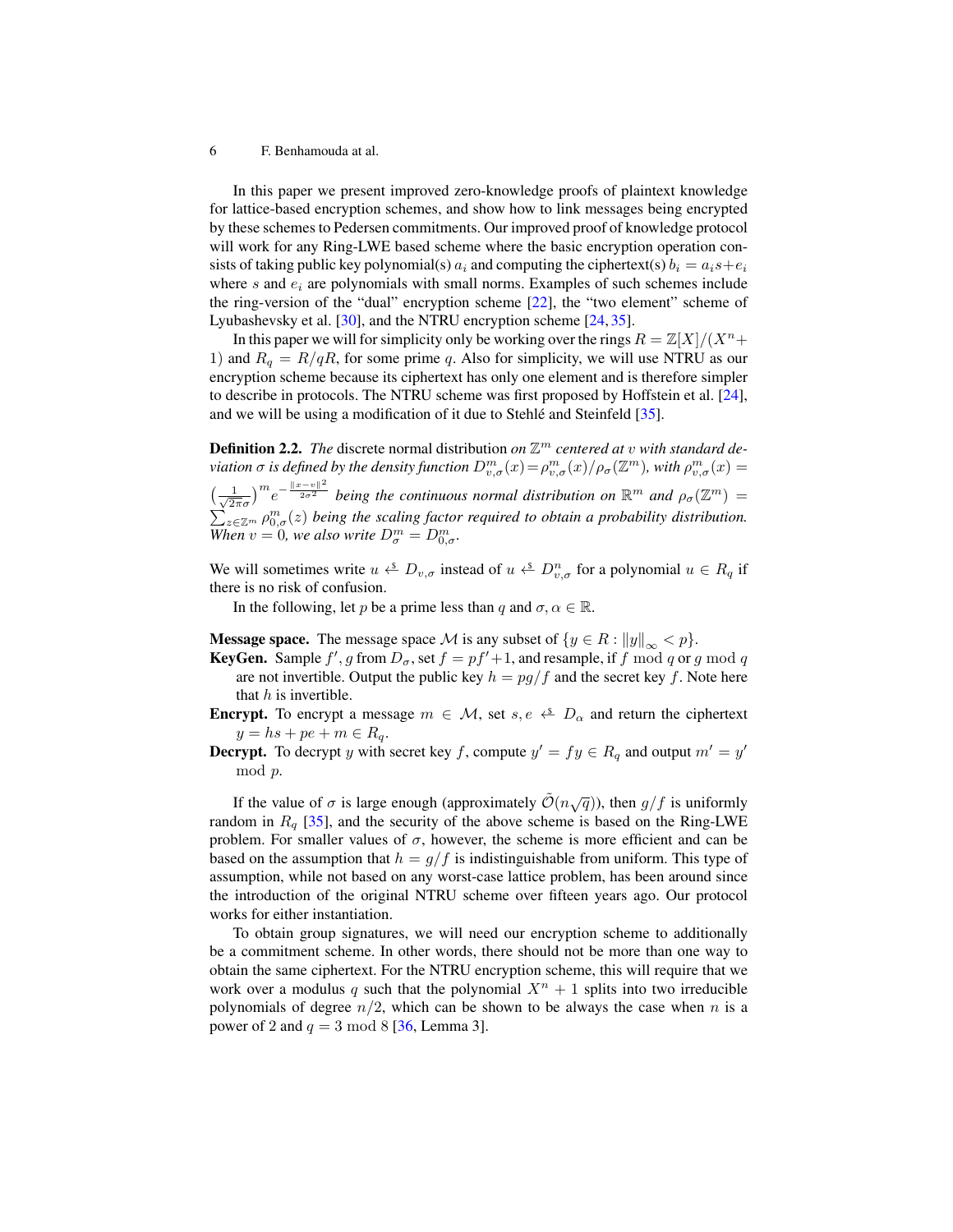**Lemma 2.3.** *Suppose that*  $q = 3 \text{ mod } 8$  *and let*  $#S$ ,  $#E$ *, and*  $#M$  *be the domain sizes of the parameters* s, e, and m in the ciphertext  $y = hs + pe + m$ . Additionally suppose *that for all*  $m \in \mathcal{M}$ ,  $\|m\|_{\infty} < p/2$ . Then the probability that for a random h, there ex*ists a ciphertext that can be obtained in two ways is at most*  $\frac{(2\# \mathcal{M}+1)\cdot(2\# \mathcal{S}+1)\cdot(2\# \mathcal{E}+1)}{q^{n/2}}$ .

Note that the above lemma applies to NTRU public keys  $h$  that are uniformly random. If  $h = pq/f$  is not random, then the ability to come up with two plaintexts for the same ciphertext would constitute a distinguisher for the assumed pseudorandomness of  $h$ .

### 2.4 Rejection Sampling

For a protocol to be zero-knowledge, the prover's responses must not depend on its secret inputs.However, in our protocols, the prover's response will be from a discrete normal distribution which is shifted depending on the secret key. To correct for this, we employ rejection sampling [\[28,](#page-20-11) [29\]](#page-20-10), where a potential response is only output with a certain probability, and otherwise the protocol is aborted.

Informally, the following theorem states that for sufficiently large  $\sigma$  the rejection sampling procedure outputs results that are independent of the secret. The technique only requires a constant number of iterations before a value is output, and furthermore the output is also statistically close for every secret v with norm at most  $T$ . For concrete parameters we refer to the original work of Lyubashevsky [\[29,](#page-20-10) Theorem 4.6].

<span id="page-6-0"></span>**Theorem 2.4.** Let V be a subset of  $\mathbb{Z}^{\ell}$  in which all elements have norms less than T, *and let* H *be a probability distribution over* V *. Then, for any constant* M*, there exists*  $a \sigma = \Theta(T)$  *such that the output distributions of the following algorithms* A, F *are statistically close:*

 $A: v \stackrel{\varepsilon}{\leftarrow} H; z \stackrel{\varepsilon}{\leftarrow} D_{v,\sigma}^{\ell};$  *output*  $(z, v)$  *with probability*  $\min (D_{\sigma}^{\ell}(z)/(MD_{v,\sigma}^{\ell}(z)), 1)$  $\mathsf{F}: v \xleftarrow{\$} H; z \xleftarrow{\$} D_{0,\sigma}^{\ell};$  *output*  $(z, v)$  *with probability*  $1/M$ 

*The probability that* A *outputs something is exponentially close to that of* F*, i.e.,* 1/M*.*

## <span id="page-6-2"></span>2.5 Zero-Knowledge Proofs and  $\Sigma'$ -Protocols

On a high level, a zero-knowledge proof of knowledge (ZKPoK) is a two party protocol between a *prover* and a *verifier*, which allows the former to convince the latter that it knows some secret piece of information, without revealing anything about the secret apart from what the claim itself already reveals. For a formal definition we refer to Bellare and Goldreich [\[4\]](#page-19-7).

A language  $\mathcal{L} \subseteq \{0,1\}^*$  has witness relationship  $R \subseteq \{0,1\}^* \times \{0,1\}^*$  if  $x \in \mathcal{L} \Leftrightarrow$  $\exists (x, w) \in R$ . We call w a witness for  $x \in \mathcal{L}$ . The ZKPoKs constructed in this paper will be instantiations of the following definition, which is a straightforward generalization of  $\Sigma$ -protocols [\[13,](#page-19-8) [15\]](#page-19-9):

<span id="page-6-1"></span>**Definition 2.5.** Let  $(P, V)$  be a two-party protocol, where V is PPT, and let  $\mathcal{L}, \mathcal{L}' \subseteq$  $\{0,1\}^*$  *be languages with witness relations*  $\mathcal{R}, \mathcal{R}'$  such that  $\mathcal{R} \subseteq \mathcal{R}'$ . Then  $(P, V)$  is *called a Σ'*-protocol *for L, L' with completeness error*  $\alpha$ *, challenge set C, public input* x *and private input* w*, if and only if it satisfies the following conditions:*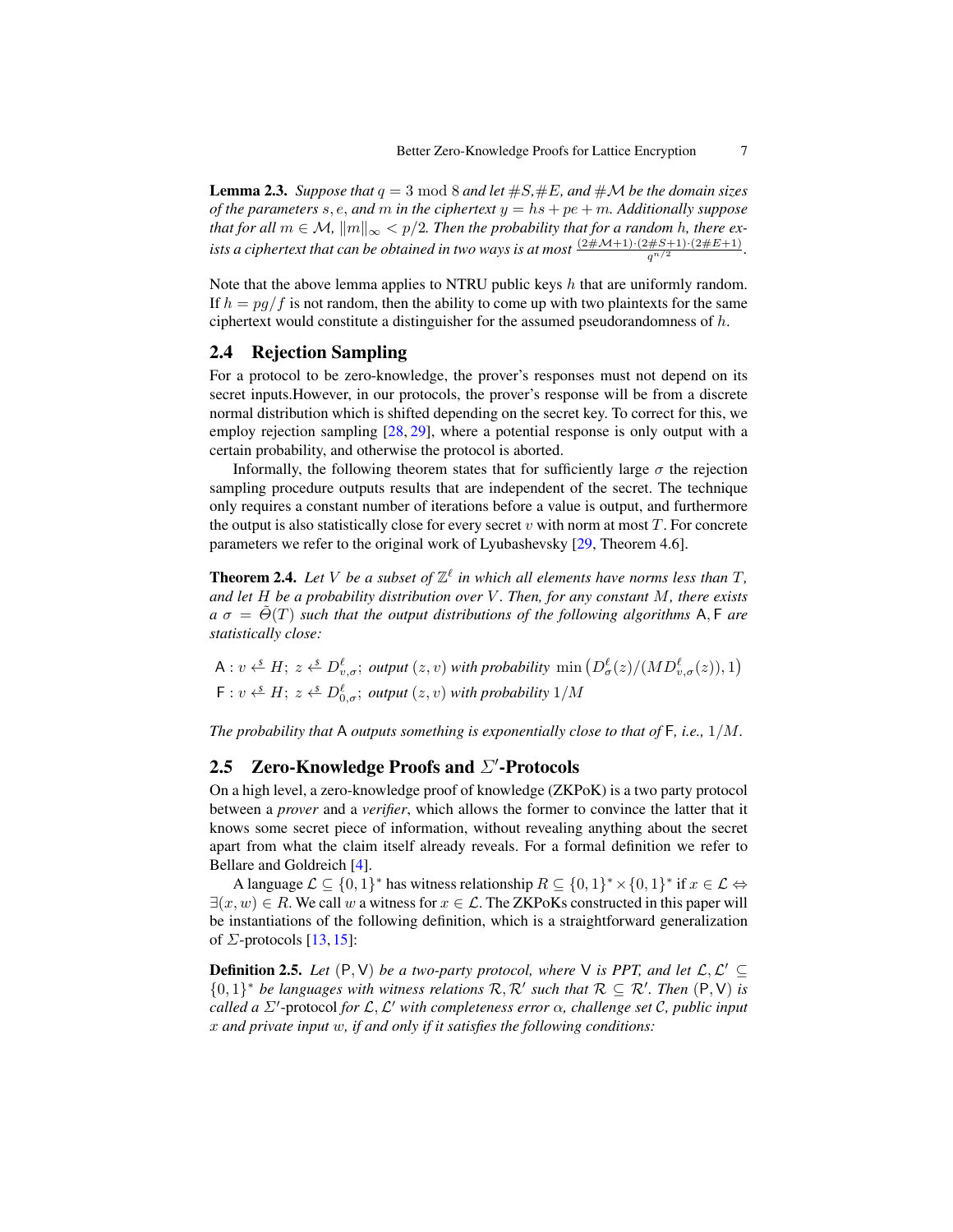- 8 F. Benhamouda at al.
- Three-move form*: The protocol is of the following form: The prover* P*, on input*  $(x, w)$ *, computes a commitment*  $\tau$  *and sends it to*  $\vee$ *. The verifier*  $\vee$ *, on input* x*, then draws a challenge*  $c \leftrightarrow c$  *and sends it to* P. The prover sends a response s *to the verifier. Depending on the protocol transcript*  $(t, c, s)$ *, the verifier finally accepts or rejects the proof. The protocol transcript*  $(t, c, s)$  *is called accepting, if the verifier accepts the protocol run.*
- Completeness*: Whenever* (x, w) ∈ R*, the verifier* V *accepts with probability at least*  $1 - \alpha$ *.*
- Special soundness*: There exists a PPT algorithm* E *(the* knowledge extractor*) which* takes two accepting transcripts  $(t, c', s')$ ,  $(t, c'', s'')$  satisfying  $c' \neq c''$  as inputs, *and outputs*  $w'$  *such that*  $(x, w') \in \mathcal{R}'$ .
- Special honest-verifier zero-knowledge (HVZK)*: There exists a PPT algorithm* S *(the simulator) taking*  $x \in \mathcal{L}$  *and*  $c \in \mathcal{C}$  *as inputs, that outputs*  $(t, s)$  *so that the triple* (t, c, s) *is indistinguishable from an accepting protocol transcript generated by a real protocol run.*

This definition differs from the standard definition of  $\Sigma$ -protocols in two ways. First, we allow the honest prover to fail in at most an  $\alpha$ -fraction of all protocol runs, whereas the standard definition requires perfect completeness, i.e.,  $\alpha = 0$ . However, this relaxation is crucial in our construction that is based on rejection sampling [\[28,](#page-20-11)[29\]](#page-20-10), where the honest prover sometimes has to abort the protocol to achieve zero-knowledge. Second, we introduce a second language  $\mathcal{L}'$  with witness relation  $\mathcal{R}' \supseteq \mathcal{R}$ , such that provers knowing a witness in  $R$  are guaranteed privacy, but the verifier is only ensured that the prover knows a witness for  $\mathcal{R}'$ . This has already been used in [\[1\]](#page-19-10) and informally also in, e.g., [\[16,](#page-19-11) [19\]](#page-20-16). If the *soundness gap* between  $R$  and  $R'$  is sufficiently small, the implied security guarantees are often enough for higher-level applications. Note that the original definition of  $\Sigma$ -protocols is the special case that  $\alpha = 0$  and  $R = R'$ .

We want to stress that previous results showing that a  $\Sigma$ -protocol is always also an honest-verifier ZKPoK with knowledge error  $1/|C|$  directly carry over to the modified definition whenever  $1 - \alpha > 1/|\mathcal{C}|$ . Zero-knowledge against arbitrary verifiers can be achieved by applying standard techniques such as Damgård et al. [[14,](#page-19-12) [17\]](#page-19-13).

Finally, it is a well known result that negligible knowledge and completeness errors in  $\lambda$  can be achieved, e.g., by running the protocol  $\lambda$  times in parallel and accepting if and only if at least  $\lambda(1-\alpha)/2$  transcripts were valid, if there exists a constant c such that  $(1 - \alpha)/2 > 1/|\mathcal{C}| + c$ .

Some of the  $\Sigma'$ -protocols presented in this paper will further satisfy the following useful properties:

- *Quasi-unique responses*: No PPT adversary A can output  $(y, t, c, s, s')$  with  $s \neq s'$ such that  $V(y, t, c, s) = V(y, t, c, s') = acc$ ept.
- *High-entropy commitments*: For all  $(y, w) \in \mathcal{R}$  and for all t, the probability that an honestly generated commitment by P takes on the value t is negligible.

## <span id="page-7-0"></span>3 Proving Knowledge of Ring-LWE Secrets

In the following we show how to efficiently prove knowledge of short  $2s$ ,  $2e$  such that  $2y = 2as + 2e$ . This basic protocol can easily be adapted for proving more complex relations including more than one public image or more than two secret witnesses. Before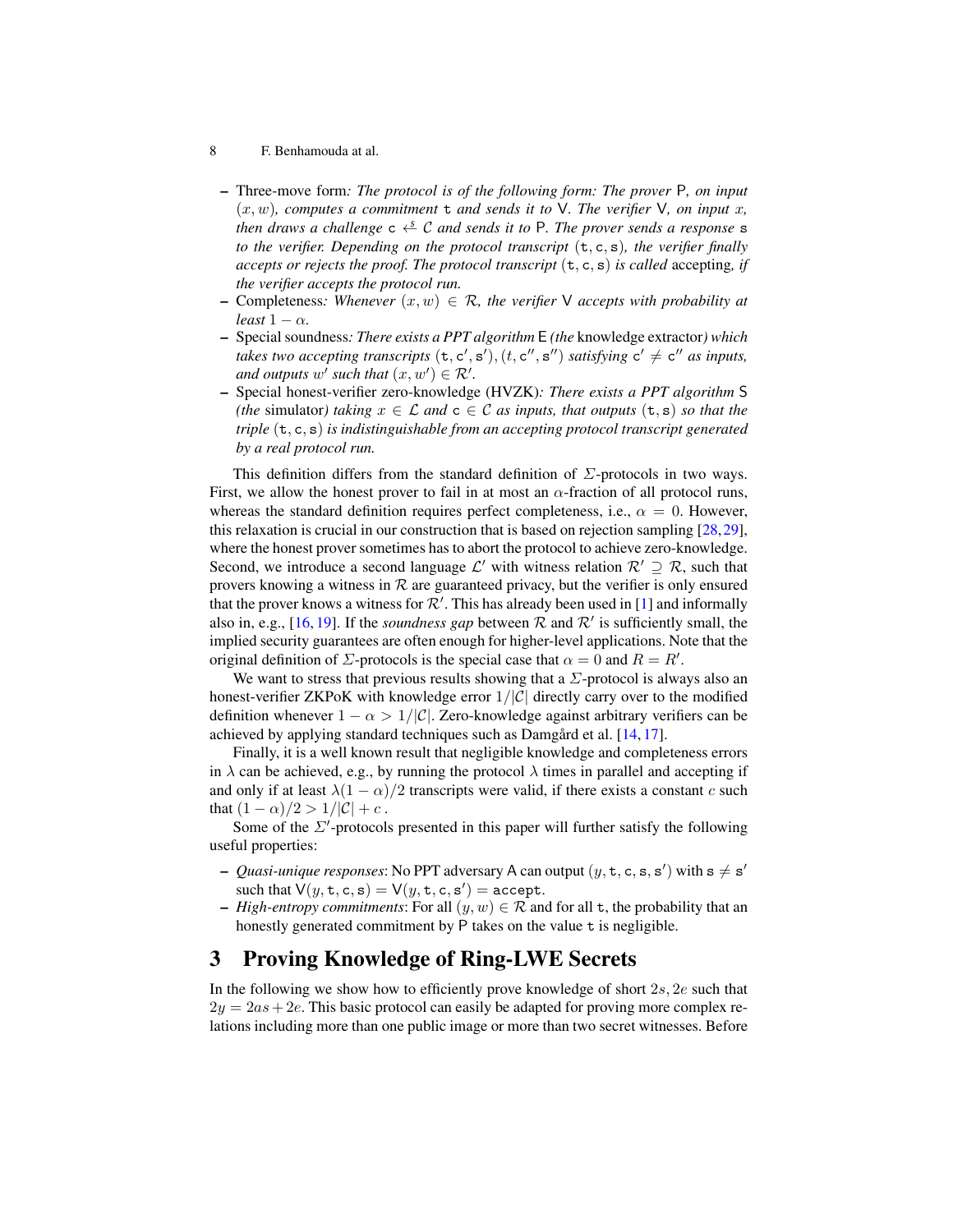presenting the protocol, we prove a technical lemma that is at the heart of the knowledge extractor thereof.

### <span id="page-8-0"></span>3.1 A Technical Lemma

<span id="page-8-1"></span>The following lemma guarantees that certain binomials in  $\mathbb{Z}[X]/(X^n + 1)$  can be inverted, and their inverses have only small coefficients.

**Lemma 3.1.** *Let* n *be a power of* 2 *and let*  $0 < i, j < 2n-1$ *. Then*  $2(X^i - X^j)^{-1}$  mod  $(X<sup>n</sup> + 1)$  *only has coefficients in*  $\{-1, 0, 1\}.$ 

*Proof.* Without loss of generality, assume that  $j > i$ . Using that  $X^n = -1 \mod (X^n +$ 1), we have that  $2(X^{i} - X^{j})^{-1} = -2X^{n-i}(1 - X^{j-i})^{-1}$ . It is therefore sufficient to prove the claim for  $i = 0$  only.

Now remark that, for every  $k \geq 1$  it holds that:  $(1 - X^j)(1 + X^j + X^{2j} + \dots +$  $X^{(k-1)j}$ ) = 1 –  $X^{kj}$ .

Let us write  $j = 2^{j'}j''$ , with  $j''$  a positive odd integer and  $0 \le j' \le \log_2(n)$ , and let us choose  $k = 2^{\log_2(n) - j'}$  (recall that n is a power of 2). We then have  $jk = nj''$ , and  $X^{kj} = (-1)^{j''} = -1 \mod (X^n + 1)$ , hence  $1 - X^{kj} = 2 \mod (X^n + 1)$ . Therefore, we have

$$
2(1 - Xj)-1 = 1 + Xj + X2j + ... + X(k-1)j \text{ mod } (Xn + 1)
$$
  
= 1 ± X<sup>j</sup> mod  $n$  ± X<sup>2j</sup> mod  $n$  ± ... ± X<sup>(k-1)j</sup> mod  $n$  mod  $(Xn + 1)$ .

Finally, in this equation, no two exponents are equal, since otherwise that would mean that *n* divides  $jk'$  with  $1 \leq k' < k$ , which is impossible by definition of k.

### 3.2 The Protocol

We next present our basic protocol. Let therefore be  $y = as + e$ , where the LWE-secrets s,  $e \leftrightarrow D_{\alpha}$  are chosen from a discrete Gaussian distribution with standard deviation  $\alpha$ . Protocol [3.2](#page-9-0) now allows a prover to convince a verifier that it knows  $s'$  and  $e'$  such that  $2y = 2as' + 2e'$  with  $2s'$  and  $2e'$  being short (after reduction modulo q), i.e., the verifier is ensured that the prover knows short secrets for twice the public input. Here, by short we mean the following: An honest prover will always be able to convince the verifier whenever  $||s||$ ,  $||e|| \le \tilde{O}(\sqrt{n}\alpha)$ , which is the case with overwhelming probability if they were generated honestly. On the other hand, the verifier is guaranteed that the prover knows LWE-secrets with norm at most  $\tilde{\mathcal{O}}(n^2\alpha)$ . This soundness gap on the size of the witnesses is akin to those in, e.g., [\[1,](#page-19-10) [16\]](#page-19-11).

To be able to simulate aborts when proving the zero-knowledge property of the protocol, we must not send the prover's first message in the plain, but commit to it and later open it in the last round of the  $\Sigma'$ -protocol. We therefore make use of an auxiliary commitment scheme (aCSetup, aCommit, aCOpen), and assume that honestly generated commitment parameters are given as common input to both parties. We do not make any assumptions on the auxiliary commitment scheme. However, if it is computationally binding, the resulting protocol is only sound under the respective assumption, and similarly if it is computationally hiding. For simplicity, the reader may just think of the scheme as a random oracle.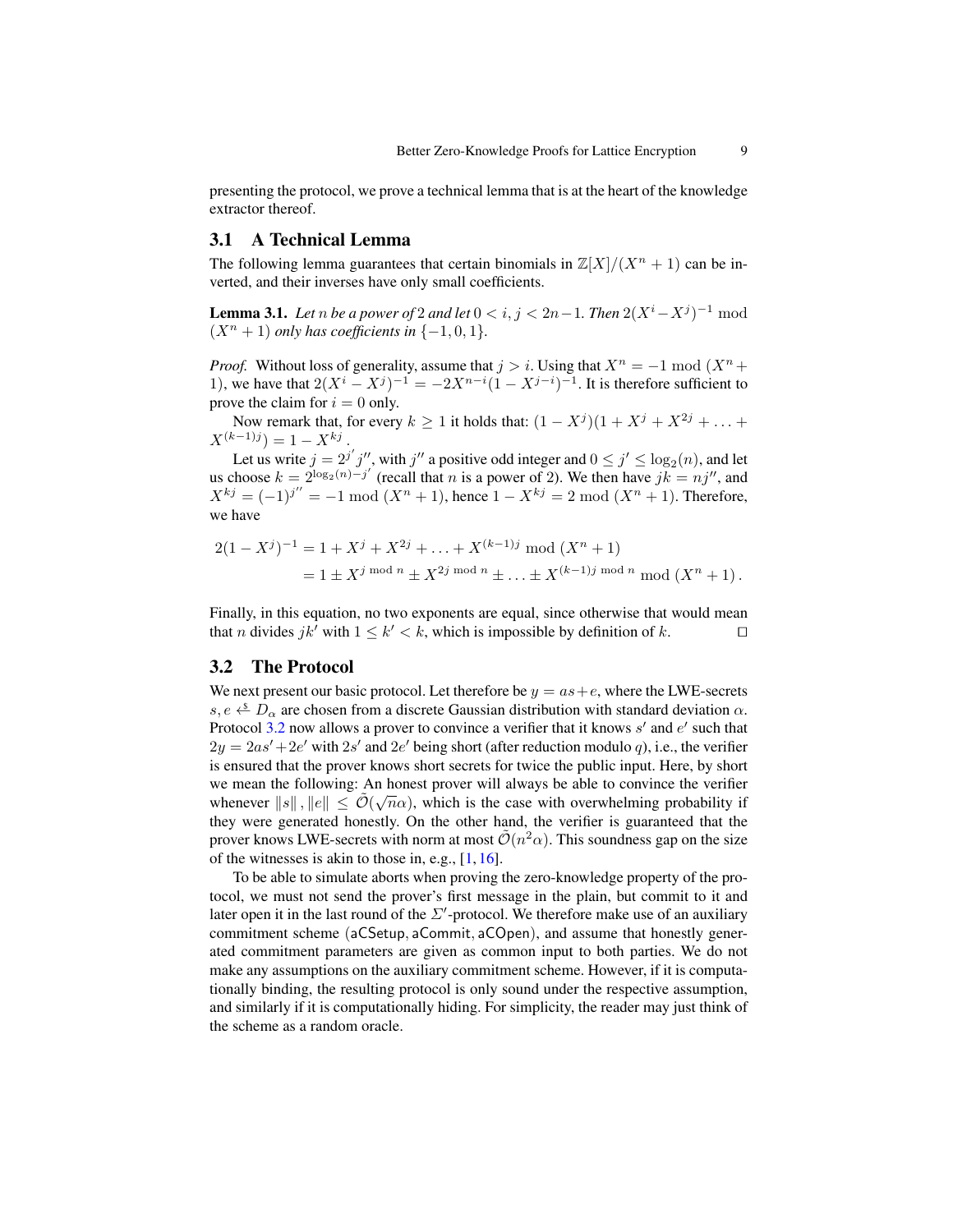Prover **Verifier**  $\mathtt{r}_s, \mathtt{r}_e \overset{\hspace{0.1em}\mathsf{\scriptscriptstyle\$}}{\leftarrow} D_{\tilde{\mathcal{O}}(\sqrt{n}\alpha)}$  $t = a \mathbf{r}_s + \mathbf{r}_e$  $(c<sub>aux</sub>, d<sub>aux</sub>) = **aCommit**(t)$  $c_{\text{aux}}$ c  $c \xrightarrow{f} C = \{0, \ldots, 2n - 1\}$  $\mathbf{s}_s = \mathbf{r}_s + X^{\mathsf{c}} s$  $\mathbf{s}_e = \mathbf{r}_e + X^{\mathsf{c}} e$ accept with probability  $\frac{1}{ML}$  $D_{\tilde{\mathcal{O}}(\sqrt{2n}\alpha)}((\mathbf{s}_e, \mathbf{s}_s))$  $\overline{MD}_{(X^{\mathsf{c}}e, X^{\mathsf{c}}s), \tilde{\mathcal{O}}(\sqrt{2n}\alpha)^{((\mathbf{s}_e, \mathbf{s}_s))}}$  $t, d_\text{aux}, (\mathtt{s}_s, \mathtt{s}_e)$  $^{\mathtt{c}} y + t \stackrel{\text{\tiny ?}}{=} a \mathtt{s}_{s} + \mathtt{s}_{e}$ <code>aCOpen</code> $(t, c_\text{aux}, d_\text{aux}) \overset{\text{\tiny ?}}{=} \text{\texttt{accept}}$  $\|\mathbf{s}_s\|$ ,  $\|\mathbf{s}_e\| \leq \tilde{\mathcal{O}}(n\alpha)$ 

**Protocol 3.2:** Proof of knowledge of LWE-secrets s, e such that  $y = as + e$ .

<span id="page-9-0"></span>**Theorem 3.3.** *Protocol [3.2](#page-9-0) is an HVZK*  $\Sigma'$ *-protocol for the following relations:* 

$$
\mathcal{R} = \{ ((a, y), (s, e)) : y = as + e \land ||s||, ||e|| \le \tilde{\mathcal{O}}(\sqrt{n}\alpha) \}
$$
  

$$
\mathcal{R}' = \{ ((a, y), (s, e)) : 2y = 2as + 2e \land ||2s||, ||2e|| \le \tilde{\mathcal{O}}(n^2\alpha) \}
$$

*where* 2s and 2e are reduced modulo q. The protocol has a knowledge error of  $1/(2n)$ *, a completeness error of* 1 − 1/M*, and high-entropy commitments.*

We remark that in Protocol [3.2,](#page-9-0) the rejection sampling is applied on the whole vector  $(s_e, s_s)$  instead of applying it twice on  $s_e$  and on  $s_s$ . This yields better parameters (M ( $\mathbf{s}_e$ ,  $\mathbf{s}_s$ ) instead of applying it twice on  $\mathbf{s}_e$  and on  $\mathbf{s}_s$ . This yields better parameters ( $M$  or the " $\sigma = \tilde{\mathcal{O}}(T)$ " in Theorem [2.4\)](#page-6-0) by a factor of about  $\sqrt{2}$ , because of the use of the Euclidean norm.

*Proof.* We need to prove the properties from Definition [2.5.](#page-6-1)

*Completeness.* First note that by Theorem [2.4,](#page-6-0) the prover will respond with probability  $1/M$ . If the prover does not abort, we have that:

$$
a\mathbf{s}_s + \mathbf{s}_e = a(\mathbf{r}_s + X^\mathbf{c}s) + (\mathbf{r}_e + X^\mathbf{c}e) = X^\mathbf{c}(as + e) + (a\mathbf{r}_s + \mathbf{r}_e) = X^\mathbf{c}y + \mathbf{t}.
$$

For the norms we have that  $\|\mathbf{s}_s\| \leq \|\mathbf{r}_s\| + \|s\| \leq \tilde{\mathcal{O}}(n\alpha)$  with overwhelming probability, as the standard deviations of  $\mathbf{r}_s$  is  $\tilde{\mathcal{O}}(\sqrt{n}\alpha)$ , and similarly for  $\mathbf{s}_e$ .

*Honest-verifier zero-knowledge.* Given a challenge value c, the simulator outputs the tuple (aCommit $(0), c, \perp$ ) with probability  $1-\frac{1}{M}$ . With probability  $\frac{1}{M}$ , the simulator S proceeds as follows: It chooses  $s_s$ ,  $s_e \stackrel{\$}{\leftarrow} D_{\tilde{O}(\sqrt{n}\alpha)}$ , and computes  $t = as_s + s_e X^c y$ , and  $(c_{\text{aux}}, d_{\text{aux}}) \overset{\simeq}{\longleftrightarrow}$  aCommit(t). Finally, S outputs  $(c_{\text{aux}}, c, (t, d_{\text{aux}}, (s_s, s_e))).$ 

It follows from Theorem [2.4](#page-6-0) that if no abort occurs the distribution of  $s_e$ ,  $s_s$  does not depend on  $s, e$ , and thus simulated and real protocol transcripts are indistinguishable. In case that an abort occurs, the indistinguishability follows from the hiding property of aCommit and the fact that aborts are equally likely for every c.

*Special soundness.* Assume that we are given  $(c_{\text{aux}}, c', (t', d'_{\text{aux}}, (s'_s, s'_e)))$  and  $(c_{\text{aux}}, c'',$  $(t'', d''_{aux}, (s''_s, s''_e)))$  passing the checks performed by the verifier. From the binding property of the auxiliary commitment scheme we get that  $t' = t'' =: t$ . Now, by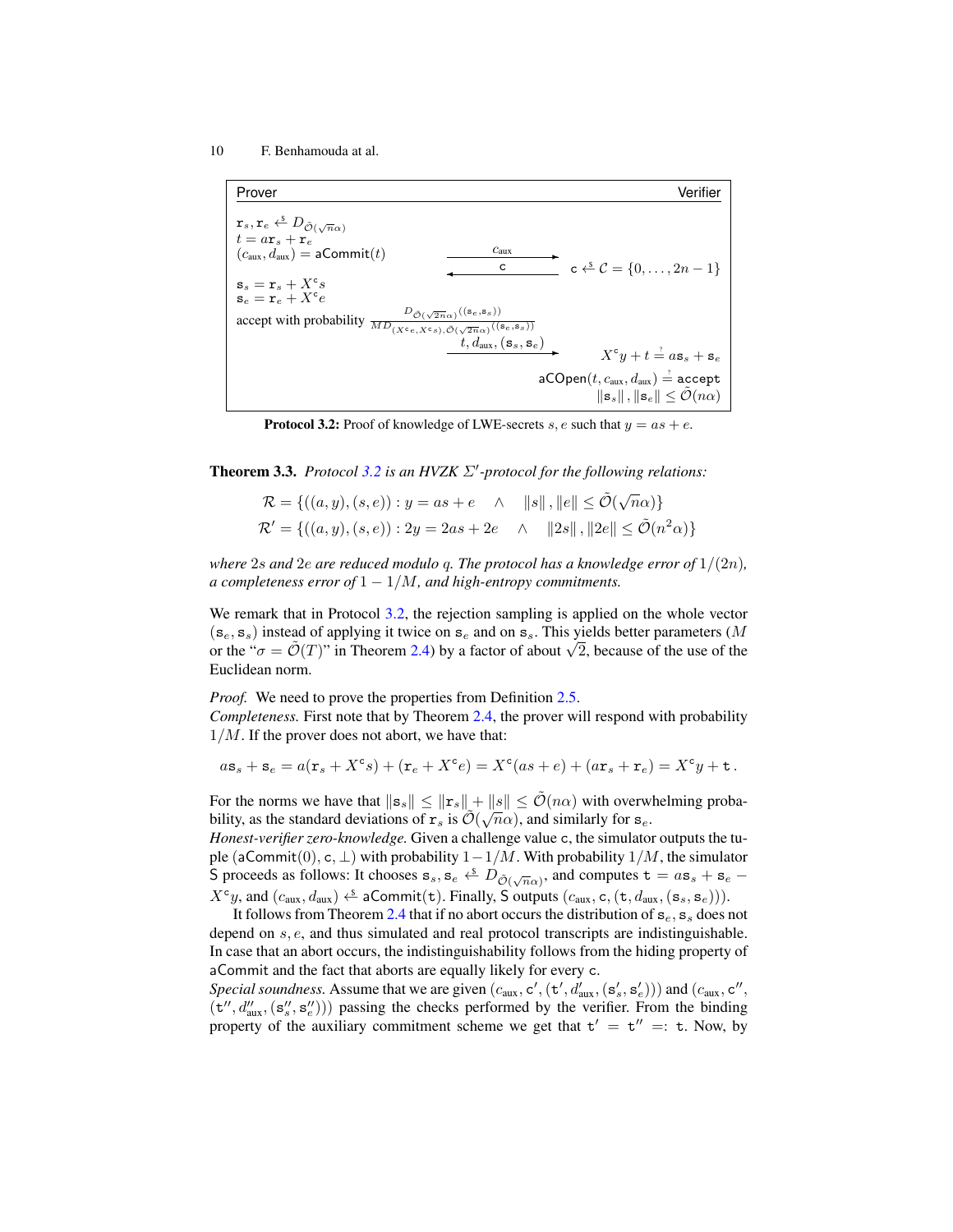subtracting the verification equations we get:  $(X^{c'} - X^{c''})y = a(\mathbf{s}'_s - \mathbf{s}''_s) + (\mathbf{s}'_e - \mathbf{s}''_e)$ . Multiplying by  $2(X^{c'} - X^{c''})^{-1}$  yields:

$$
2y = a \frac{2({\bf s}_s' - {\bf s}_s'')}{X^{{\bf c}'} - X^{{\bf c}''}} + \frac{2({\bf s}_e' - {\bf s}_e'')}{X^{{\bf c}'} - X^{{\bf c}''}} =: 2a\hat{s} + 2\hat{e}.
$$

Furthermore, we get that  $||2\hat{s}|| \le ||\mathbf{s}'_e - \mathbf{s}''_e|| \sqrt{n} ||$ 2  $\frac{2}{X^{c'} - X^{c''}}$   $\leq \tilde{\mathcal{O}}(n^2 \alpha)$ , where in the second inequality we used Lemma [3.1,](#page-8-1) and similarly for  $\hat{e}$ .

*High-entropy commitments.* This directly follows from the security of the auxiliary commitment scheme.  $\Box$ 

By Section [2.5,](#page-6-2) both the completeness and the knowledge error can be made negligible if  $n > M^2$ .

# <span id="page-10-0"></span>4 Proving Equality among Classical and Lattice-Based **Primitives**

In the following we show how our basic protocol from Section [3](#page-7-0) can be used to link number-theory and lattice-based primitives via zero-knowledge proofs of knowledge. We exemplify this by showing how to prove that the messages contained in Pedersen commitments correspond to the plaintext in an encryption under the secure version of NTRU. We want to stress that in particular the choice of the encryption scheme is arbitrary, and it is easy to exchange it against other schemes, including standard NTRU [\[24\]](#page-20-3) or Ring-LWE encryption [\[30\]](#page-20-4).

Let  $y = hs + pe + m \in R_q$  be the NTRU encryption of a message  $m \in \{0, 1\}^n$ , and let  $p > 2n^2$  be coprime with q. Let further  $\tilde{g}, \tilde{h}$  be a Pedersen commitment parameters, cf. Section [2.2,](#page-4-0) and let  $\overline{cm}t_i = m_i\tilde{g} + r_i\tilde{h}$  for  $i = 0, \ldots, n - 1$  be commitments to coefficients of m, where the order of  $\tilde{g}$  and  $\tilde{h}$  is  $\tilde{q} > 2n^2$ .

Then Protocol [4.1](#page-11-0) can be used to prove, in zero-knowledge, that the commitments and the ciphertext are broadly well-formed and consistent, i.e., contain the same message. More precisely, the protocol guarantees the verifier that the prover knows the plaintext encrypted in 2y, and that the coefficients of the respective message are all smaller than  $p$ . Furthermore, it shows that the messages are the same that are contained in  $2cmt_i$ , i.e., 2y and the  $2cmt_i$  are consistent.

<span id="page-10-1"></span>**Theorem 4.2.** *Protocol [4.1](#page-11-0) is an HVZK*  $\Sigma'$ *-protocol for the following relations:* 

$$
\mathcal{R} = \left\{ \left( (\tilde{g}, \tilde{h}, (\widetilde{cmt}_i)_{i=0}^{n-1}, h, p, y), (m, s, e, (r_i)_{i=0}^{n-1}) \right) : y = hs + pe + m \right\}
$$
  

$$
\wedge \bigwedge_{i=0}^{n-1} \widetilde{cmt}_i = m_i \tilde{g} + r_i \tilde{h} \wedge ||m||_{\infty} \le 1 \wedge ||s||, ||e|| \le \tilde{O}(\sqrt{n}\alpha) \right\},
$$
  

$$
\mathcal{R}' = \left\{ \left( (\tilde{g}, \tilde{h}, (\widetilde{cmt}_i)_{i=0}^{n-1}, h, p, y), (m, s, e, (r_i)_{i=0}^{n-1}) \right) : 2y = 2hs + 2pe + 2m \right\}
$$
  

$$
\wedge \bigwedge_{i=0}^{n-1} 2\widetilde{cmt}_i = (2m \bmod q)_i \tilde{g} + 2r_i \tilde{h}
$$
  

$$
\wedge ||2m||_{\infty} \le 2n^2 \wedge ||2s||, ||2e|| \le \tilde{O}(n^2 \alpha) \right\}.
$$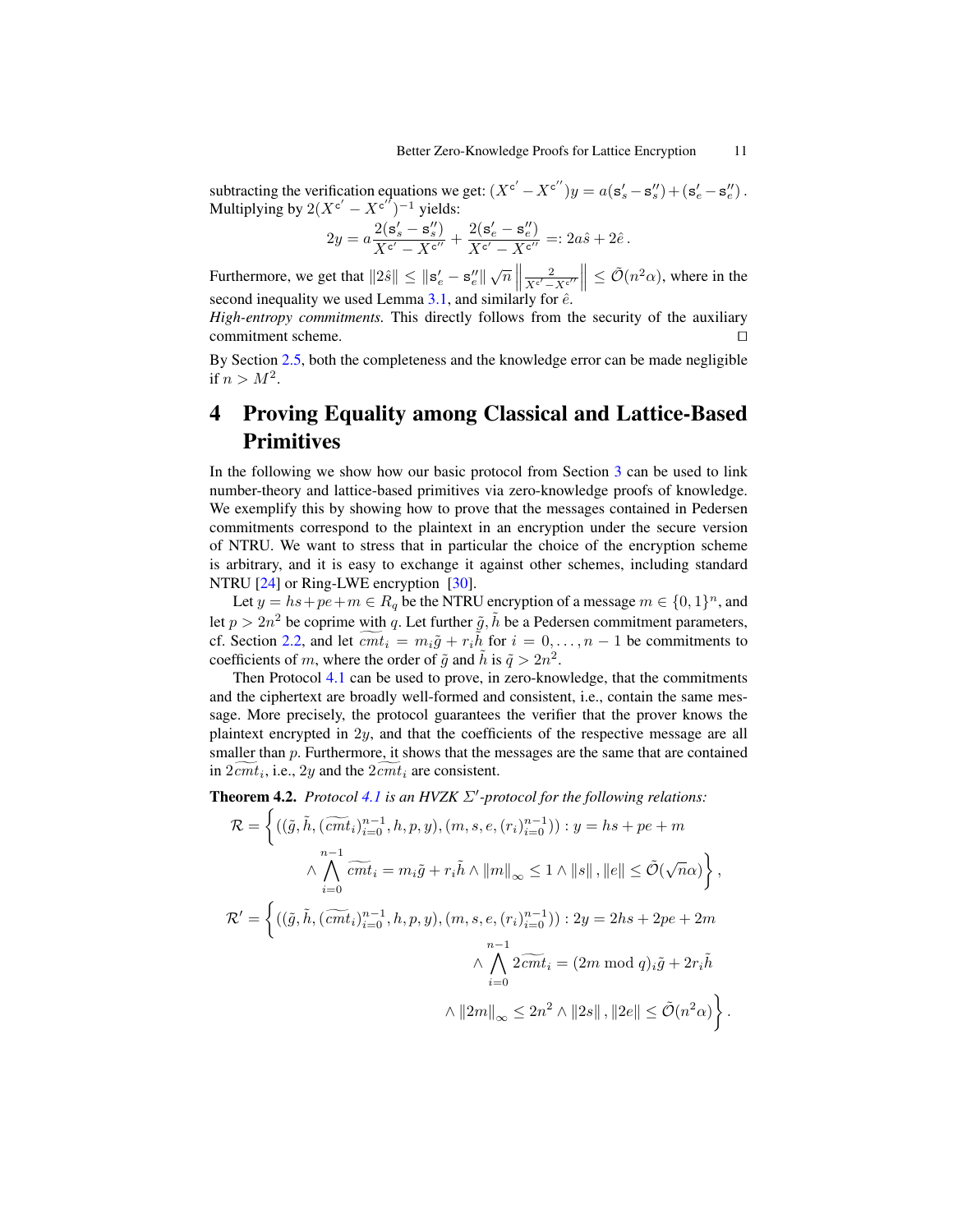Prover **Prover Account Account Account Account Account Account Account Account Account Account Account Account**  $\mathtt{r}_s, \mathtt{r}_e \overset{\hspace{0.1em}\mathsf{\scriptscriptstyle\$}}{\leftarrow} D_{\tilde{\mathcal{O}}(\sqrt{n}\alpha)}$  ${\mathtt r}_m \overset{\hspace{0.1em}\mathsf{\scriptscriptstyle\$}}{\leftarrow} D_{\tilde{\mathcal{O}}(\sqrt{n})}$  ${\bf r}_{r,i} \stackrel{\S}{\leftarrow} \mathbb{Z}_q \stackrel{\S}{\rm for} i = 0,\ldots,n-1$  $\mathtt{t} = h \mathtt{r}_s + p \mathtt{r}_e + \mathtt{r}_m$  $\tilde{\mathbf{t}}_i = \mathbf{r}_{m,i}\tilde{g} + \mathbf{r}_{r,i}\tilde{h}$  for  $i = 0, \ldots, 2n - 1$  $(c_{\text{aux}}, d_{\text{aux}}) = \text{aCommit}(\texttt{t}, (\tilde{\texttt{t}}_i)_{i=0}^{n-1})$  $c_{\text{aux}}$ c ←\$ ✛ c C = {0, . . . , 2n − 1}  $\mathbf{s}_s = \mathbf{r}_s + X^{\mathsf{c}} s$  $\mathbf{s}_e = \mathbf{r}_e + X^c e$  $\mathbf{s}_m = \mathbf{r}_m + X^{\mathsf{c}} m$  $\mathtt{s}_r = \mathtt{r}_r + (r_0, \ldots, r_{n-1})_{\ll \mathtt{c}}$ accept with probability  $\frac{D_{\tilde{\mathcal{O}}(\sqrt{3n}\alpha)}((s_e, s_s, s_m))}{MD}$  $\overline{MD}_{(X^{\mathsf{c}}e, X^{\mathsf{c}}s, X^{\mathsf{c}}m), \tilde{\mathcal{O}}(\sqrt{3n}\alpha)}(\mathbf{s}_e, \mathbf{s}_s, \mathbf{s}_m)$  $(\texttt{t},(\tilde{\texttt{t}}_i)_{i=0}^{n-1}), d_{\text{aux}},$  $(\mathtt{s}_s,\mathtt{s}_e,\mathtt{s}_m,\mathtt{s}_r) \qquad X^\mathtt{c} y+\mathtt{t} \stackrel{\text{\tiny ?}}{=} h\mathtt{s}_s+p\mathtt{s}_e+\mathtt{s}_m$  $(\widetilde{cmt}_0, \ldots, \widetilde{cmt}_{n-1})_{\ll \mathsf{c}} + (\tilde{\mathsf{t}}_0, \ldots, \tilde{\mathsf{t}}_{n-1}) \stackrel{\cdot}{=} \mathsf{s}_m \tilde{g} + \mathsf{s}_r \tilde{h}$  $\mathsf{aCOpen}((\mathtt{t},\tilde{\mathtt{t}}_0,\ldots,\tilde{\mathtt{t}}_{n-1}), c_\mathsf{aux}, d_\mathsf{aux}) \overset{\text{\tiny ?}}{=} \mathtt{accept}$  $\|\mathbf{s}_s\|, \|\mathbf{s}_e\| \leq \tilde{\mathcal{O}}(n\alpha)$  $\|\mathbf{s}_m\| \leq \tilde{\mathcal{O}}(n)$ 

<span id="page-11-0"></span>Protocol 4.1: Proof that Pedersen commitments and NTRU encryption contain the same plaintext.

*where*  $(2m \bmod q)_i$  *is the i-coefficient of*  $2m \in R_q$ . The protocol has a knowledge *error of*  $1/(2n)$ *, and a completeness error of*  $1 - 1/M$ *.* 

*Furthermore, if for the auxiliary commitment scheme a commitment does not only bind the user to the message, but also to the opening information, the protocol has quasi-unique responses and high-entropy commitments.*

A detailed proof is given in the full version. By the remark in Section [2.5,](#page-6-2) both the completeness and the knowledge error can be made negligible if  $n > M$ .

### 5 Application to Group Signatures

We next show how Protocol [4.1](#page-11-0) can be used to construct a group signature scheme with signature size logarithmic in the number of group members. The scheme is private under lattice assumptions, but traceable/unforgeable under non-lattice assumptions. As argued in the introduction, this may be realistic in applications where privacy needs to be guaranteed on the long term. For example, if group signatures are used to sign votes in electronic elections, unforgeability is mainly important when the votes are counted, but privacy needs to be preserved long after that.

Before presenting the actual signature scheme, we will prove secure a variation of a generic construction that we believe is folklore, as it underlies several direct schemes in the literature  $[3,8]$  $[3,8]$  and was explicitly described by Chase and Lysyanskaya  $[11]$ . The resulting construction satisfies the following definition of group signatures providing full (CCA) anonymity put forth by Bellare et al. [\[5\]](#page-19-14).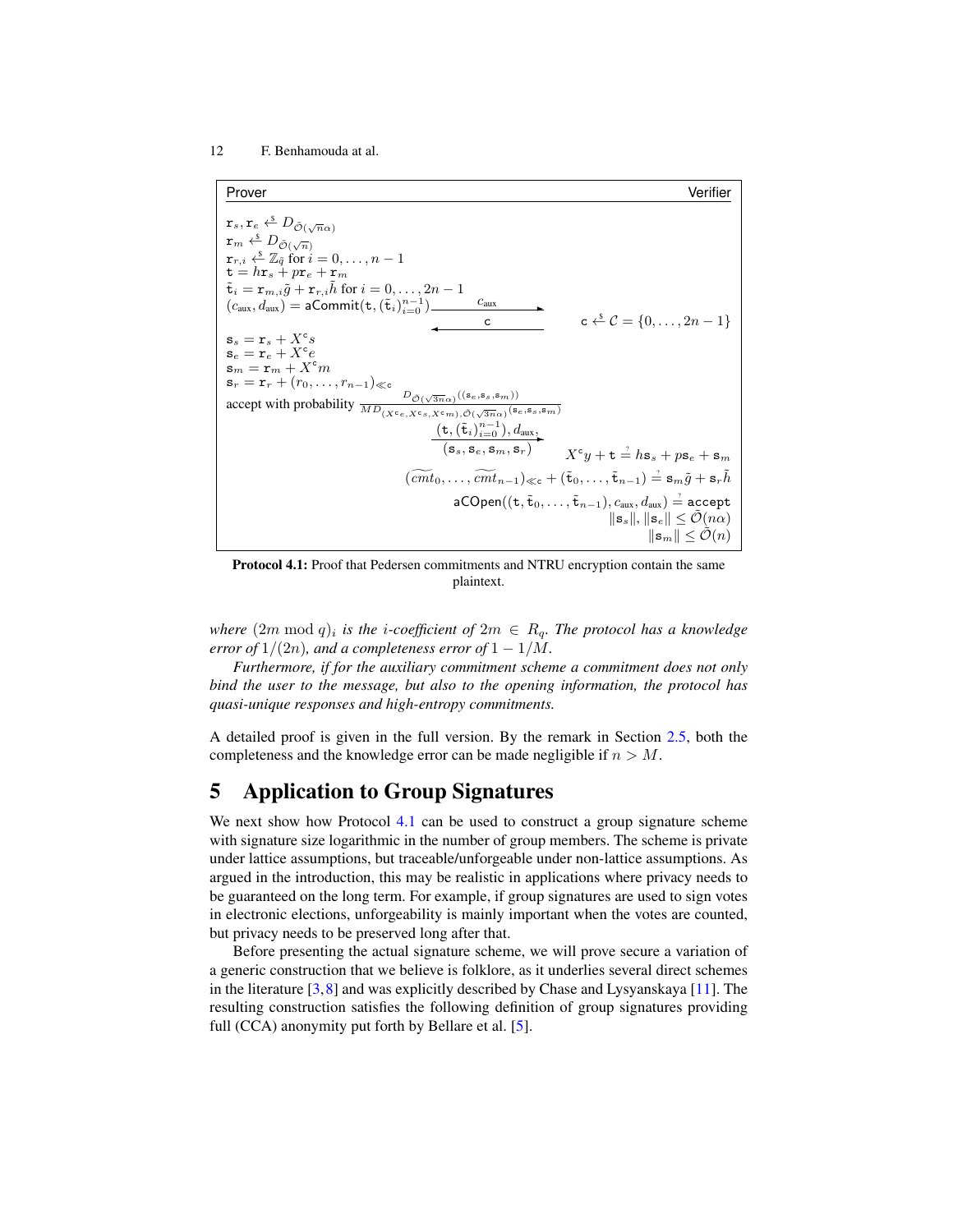<span id="page-12-0"></span>Experiment  $\mathrm{Exp}^{\mathrm{anon}-b}_{\mathsf{A}}(\lambda)$ :  $(gpk, gok, gsk) \xleftarrow{s} \mathsf{GKG}(1^{\lambda}, 1^N)$  $(st,i_0^*,i_1^*,m^*) \xleftarrow{\mathsf{s}}$  $\mathsf{A}^{\mathsf{GOpen}(gok,\cdot,\cdot)}((gpk,\mathbf{gsk}),\varepsilon)$  $\sigma^* \stackrel{\$}{\leftarrow} \mathsf{GSign}(\mathbf{gsk}[i_b], m^*)$  $b' \xleftarrow{\$} A^{\mathsf{GOpen}(gok,\cdot,\cdot)}(\sigma^*, st)$ If  $(m^*, \sigma^*) \notin \mathcal{Q}_{\mathsf{GOpen}}$ then return  $b'$  else return 0 Experiment  $\text{Exp}^{\text{trace}}_{A}(\lambda)$ :  $(gpk, gok, gsk) \xleftarrow{s} \mathsf{GKG}(1^{\lambda}, 1^N)$  $(m, \sigma) \leftarrow$  $\mathsf{A}^{\mathsf{GSign}(\mathbf{gsk}[\cdot],\cdot),\,\mathbf{gsk}[\cdot]}(\mathit{gpk},\mathit{gok})$  $i \overset{\text{s}}{\leftarrow} \mathsf{GOpen}(gok, m, \sigma)$ If GVerify $(gpk, m, \sigma) = 1 \land i \notin \mathcal{Q}_{\text{gsk}}$  $\wedge$   $(i, m) \notin \mathcal{Q}_{\mathsf{GSign}}$ then return 1 else return 0

Fig. 1. The anonymity (left) and traceability (right) experiments for group signatures. The sets  $Q_{\text{GOpen}}, Q_{\text{GSign}}, Q_{\text{gsk}}$  contain all queries  $(m, \sigma), (i, m)$ , and i that A submitted to its GOpen, GSign, and gsk oracles, respectively.

Definition 5.1. *A* group signature scheme *is a tuple* (GKG, GSign, GVerify, GOpen) *where:*

- *On input* 1 λ , 1 <sup>N</sup> *, the key generation algorithm* GKG *outputs a group public key* gpk*, an opening key* gok*, and a vector of* N *signing keys* gsk *where* gsk[i] *is given to user*  $i \in \{1, ..., N\}$ *.*
- *On input* gsk = gsk[i] *and message* m ∈ M*, the signing algorithm* GSign *outputs a group signature* σ*.*
- *On input* gpk, m, σ*, the verification algorithm* GVerify *outputs* accept *or* reject*.*
- *On input* gok, m, σ*, the opening algorithm* GOpen *outputs the identity of the purported signer*  $i \in \{1, \ldots, N\}$  *or*  $\perp$  *to indicate failure.*

*The algorithms satisfy the following properties:*

– Correctness*: Verification accepts whenever keys and signatures are honestly generated, i.e., for all*  $\lambda, N \in \mathbb{N}$ *, all*  $i \in \{1, \dots, N\}$ *, and all*  $m \in \mathcal{M}$ 

$$
\Pr\left[\begin{matrix} \mathsf{GVerify}(gpk, m, \sigma) = \mathsf{accept} : \\ (gpk, gok, \mathsf{gsk}) \stackrel{\mathsf{\scriptscriptstyle \&}}{\leftarrow} \mathsf{GKG}(1^\lambda, 1^N), \sigma \stackrel{\mathsf{\scriptscriptstyle \&}}{\leftarrow} \mathsf{GSign}(\mathsf{gsk}[i], m) \end{matrix}\right] = 1 \,.
$$

– Anonymity*: One cannot tell which signer generated a particular signature, even when given access to an opening oracle. Referring to Figure [1,](#page-12-0) for all PPT* A *there exists a negligible function* negl *such that*

$$
\left|\Pr[\mathbf{Exp}_\mathsf{A}^{\mathrm{anon}-0}(\lambda)=1]-\Pr[\mathbf{Exp}_\mathsf{A}^{\mathrm{anon}-1}(\lambda)=1]\right|\leq \mathsf{negl}(\lambda)\ .
$$

– Traceability*: One cannot generate a signature that cannot be opened or that opens to an honest user. Referring to Figure [1,](#page-12-0) for all PPT* A *there exists a negligible function* negl *such that*

$$
\Pr[\mathbf{Exp}^{\mathrm{trace}}_A(\lambda)] \le \mathsf{negl}(\lambda)\ .
$$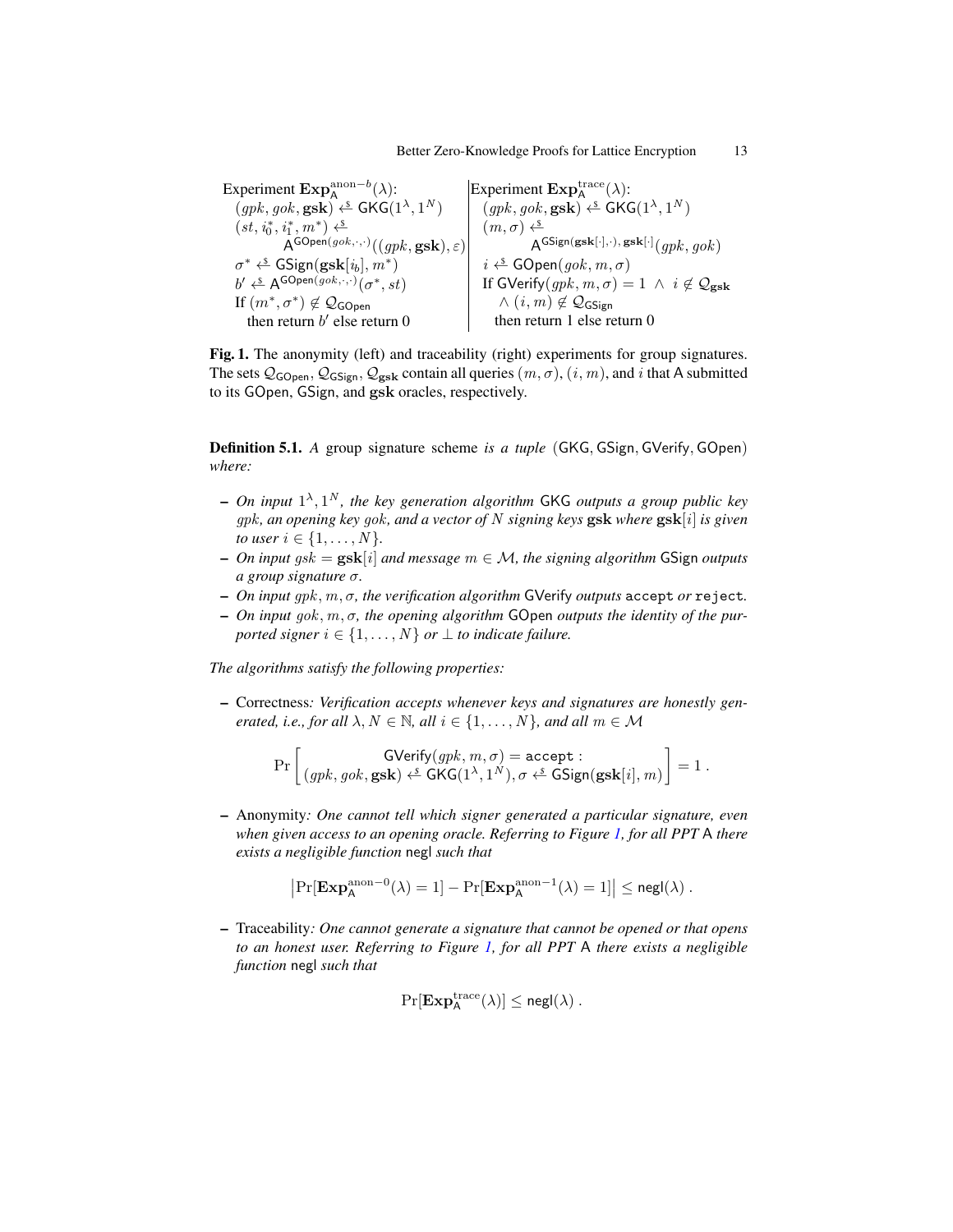#### 5.1 Building Blocks

The construction is based on weakly unforgeable standard signatures, and signature proofs of knowledge. In the following, we recap the respective definitions.

Informally, a signature scheme is a triple (SKG, SSign, SVerify), where SKG generates a signing/verification key pair  $(ssk, spk)$ , SSign can be used to sign a message  $m$  using the signing key, and SVerify can be used to check the validity of a signature only using the public verification key. It should hold that honestly computed signatures are always valid, and that no adversary can come up with a valid signature on a new message after having received signatures on messages that he chose before obtaining spk. A formal definition can be found in the full version.

Concerning signature proofs of knowledge, we adapt the definitions of Chase and Lysyanskaya [\[11\]](#page-19-6) to allow for signatures in the random-oracle model (ROM) that are simulated by programming the random oracle  $H$  and extracted through rewinding. We also generalize the definition to allow for a soundness gap: signing is performed using a witness from  $R$  for a language  $\mathcal{L}$ , while extraction only guarantees that the signer knows a witness from  $R' \supseteq R$  for relation  $\mathcal{L}'$ . Finally, we add a definition of simulation soundness, meaning that an adversary cannot produce new signatures for false statements even after seeing simulated signatures on arbitrary statements.

**Definition 5.2.** A signature of knowledge scheme for languages  $\mathcal{L}, \mathcal{L}'$  with respective witness relations  $R, R'$  is a tuple (SoKSetup, SoKSign, SoKVerify, SoKSim) where:

- *On input* 1 λ *, the setup algorithm* SoKSetup *outputs common parameters* sokp*.*
- *On input* sokp, x, w *such that* (x, w) ∈ R *and message* m ∈ M*, the signing algorithm* SoKSign *outputs a signature of knowledge* sok*.*
- *On input* sokp, x, m, sok*, the verification algorithm* SoKVerify *outputs* accept *or* reject*.*
- *The stateful simulation algorithm* SoKSim *can be called in three modes. When called as*  $(sokp, st) \overset{\simeq}{\longleftrightarrow} \mathsf{SokSim}(setup, 1^{\lambda}, \varepsilon)$ *, it produces simulated parameters* sokp, possibly keeping a trapdoor in its internal state st. When run as  $(h, st') \xleftarrow{s}$ SoKSim(ro, Q, st)*, it produces a response* h *for a random oracle query* Q*. When run as*  $(sok, st') \overset{\epsilon}{\leftarrow}$  SoKSim(sign, x, m, st), it produces a simulated signature of *knowledge* sok *without using a witness.*

For ease of notation, let  $\mathsf{StpSim}(1^\lambda)$  be the algorithm that returns the first part of  $\mathsf{SoKSim}(\mathsf{setup}, 1^\lambda, st)$ , let  $\mathsf{ROSim}(Q)$  *be the algorithm that returns the first part of* SoKSim(ro, Q, st)*, let* SSim(x, w, m) *be the algorithm that returns the first part of* SoKSim(sign, x, m, st) *if*  $(x, w) \in R$  *and returns*  $\perp$  *otherwise, and let*  $\mathsf{SSim}'(x,m)$  *be the algorithm that returns the first part of*  $\mathsf{SoKSim}(\mathtt{sign}, x, m, st)$ *without checking language membership. The experiment keeps a single synchronized state for* SoKSim *across all invocations of these derived algorithms.*

*The algorithms satisfy the following properties:*

– Correctness*: Verification accepts whenever parameters and signatures are correctly generated, i.e., for all*  $\lambda \in \mathbb{N}$ *, all*  $(x, w) \in R$ *, and all*  $m \in \mathcal{M}$ *, there exists a negligible function* negl *such that*

$$
\Pr\left[\begin{array}{c} \mathsf{SoKVerify}(sokp, x, m, sok) = \mathtt{reject} : \\ sokp \stackrel{\simeq}{\longleftrightarrow} \mathsf{SoKSetup}(1^{\lambda}), \; sok \stackrel{\simeq}{\longleftrightarrow} \mathsf{SoKSign}(sokp, x, w, m) \end{array}\right] \leq {\mathsf{negl}}(\lambda) \; .
$$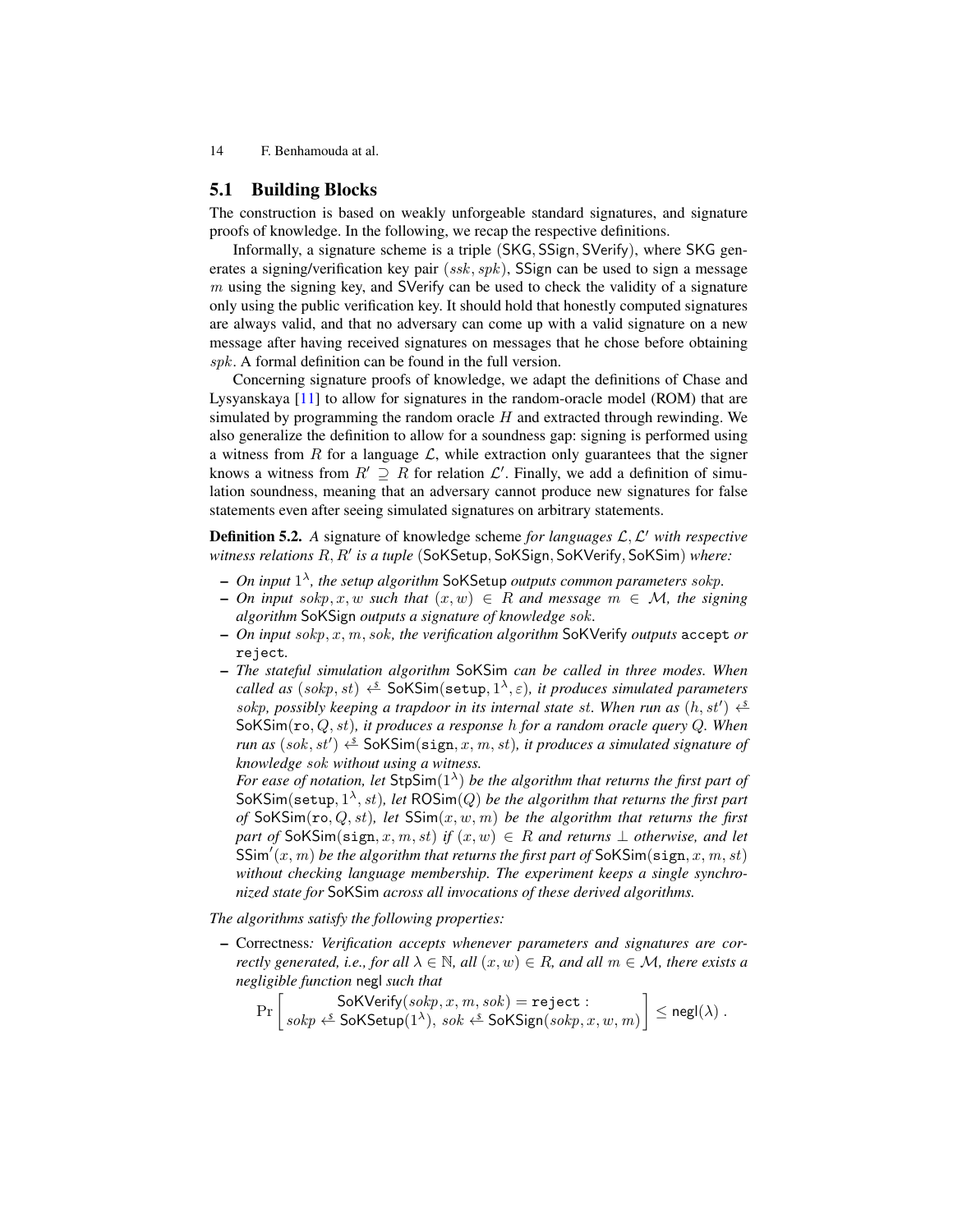– Simulatability*: No adversary can distinguish whether it is interacting with a real random oracle and signing oracle, or with their simulated versions. Formally, for all PPT* A *there exists a negligible function* negl *such that*

$$
\begin{aligned} \Big| \mathrm{Pr}[b=1: sokp \xleftarrow{\text{s}} \mathsf{SokSetup}(1^{\lambda}), b \xleftarrow{\text{s}} \mathsf{A}^{H(\cdot), \mathsf{SokSign}(sokp, \cdot, \cdot, \cdot)}(sokp)] \\ &- \mathrm{Pr}[b=1: sokp \xleftarrow{\text{s}} \mathsf{StpSim}(1^{\lambda}), b \xleftarrow{\text{s}} \mathsf{A}^{\mathsf{ROSim}(\cdot), \mathsf{SSim}(\cdot, \cdot, \cdot)}(sokp)] \Big| \leq \mathsf{negl}(\lambda) \,. \end{aligned}
$$

– Extractability*: The only way to produce a valid signature of knowledge is by knowing a witness from R'. Formally, for all PPT A there exists an extractor* SoKExt<sub>A</sub> *and a negligible function* negl *such that*

$$
\Pr\left[\begin{array}{c} \mathsf{SoKVerify}(sokp,x,m, sok)=\mathsf{accept} \\ \wedge(x,w,m)\not\in\mathcal{Q}\wedge(x,w)\not\in R': \\ \text{sokp}\xleftarrow{\$}\mathsf{StpSim}(1^{\lambda};\rho_{\mathsf{S}}), \\ (x,m, sok)\xleftarrow{\$}\mathsf{A}^{\mathsf{ROSim}(\cdot),\mathsf{SSim}(\cdot,\cdot,\cdot)}(sokp;\rho_{\mathsf{A}}), \\ w\xleftarrow{\$}\mathsf{SoKExt}_{\mathsf{A}}(sokp,x,m, sok,\rho_{\mathsf{S}},\rho_{\mathsf{A}}) \end{array}\right]\le {\mathsf{negl}}(\lambda)\ ,
$$

*where*  $Q$  *is the set of queries*  $(x, w, m)$  *that* A *submitted to its* SSim *oracle.* 

– Simulation-soundness*: No adversary can produce a new signature on a false state*ment for L', even after seeing a signature on an arbitrary statement. Formally, for *all PPT* A *there exists a negligible function* negl *such that*

$$
\Pr\left[\begin{array}{c} \mathsf{SoKVerify}(sokp,x,m, sok) = \mathsf{accept} \\ \wedge(x',m', sok') \neq (x, m, sok) \wedge x \not\in \mathcal{L}' : \\ sokp \stackrel{\varepsilon}{\leftarrow} \mathsf{StpSim}(1^{\lambda}), (x, m, st) \stackrel{\varepsilon}{\leftarrow} \mathsf{A}^{\mathsf{ROSim}(\cdot)}(sokp), \\ sok \stackrel{\varepsilon}{\leftarrow} \mathsf{SSim}'(x,m), (x',m', sok') \stackrel{\varepsilon}{\leftarrow} \mathsf{A}^{\mathsf{ROSim}(\cdot)}(sok, st) \end{array}\right] \leq \mathsf{negl}(\lambda) \, .
$$

#### 5.2 Generic Construction

A folklore construction of group signatures is to have a user's signing key be a standard signature on his identity i, and to have a group signature on message  $m$  be an encryption of his identity together with a signature of knowledge on  $m$  that the encrypted identity is equal to the identity in his signing key. The construction appeared implicitly  $[3,8]$  $[3,8]$  or explicitly [\[11\]](#page-19-6) in the literature, but was never proved secure.

To obtain full anonymity, this generic construction would probably require CCA security from encryption scheme, but our NTRU variant is only semantically secure. We could apply a generic CCA-yielding transformation using random oracles or noninteractive zero-knowledge proofs of knowledge (NIZK), but this would make the signature of knowledge hopelessly inefficient. Instead, we take inspiration from the Naor-Yung construction [\[31,](#page-20-17) [33\]](#page-20-18) by using a semantically secure scheme to encrypt the user's identity twice under two different public keys and letting the signature of knowledge prove that both ciphertexts encrypt the same plaintext. Moreover, our proof systems have a soundness gap: the adversary for the soundness game may use more noise in the ciphertexts than what the encryption algorithm Enc does, and may also encrypt plaintexts outside  $\{0, 1\}^n$ . We therefore give a generic construction that deviates slightly from the general idea, but that is sufficient and that we can efficiently instantiate with our protocol from Section [3.](#page-7-0)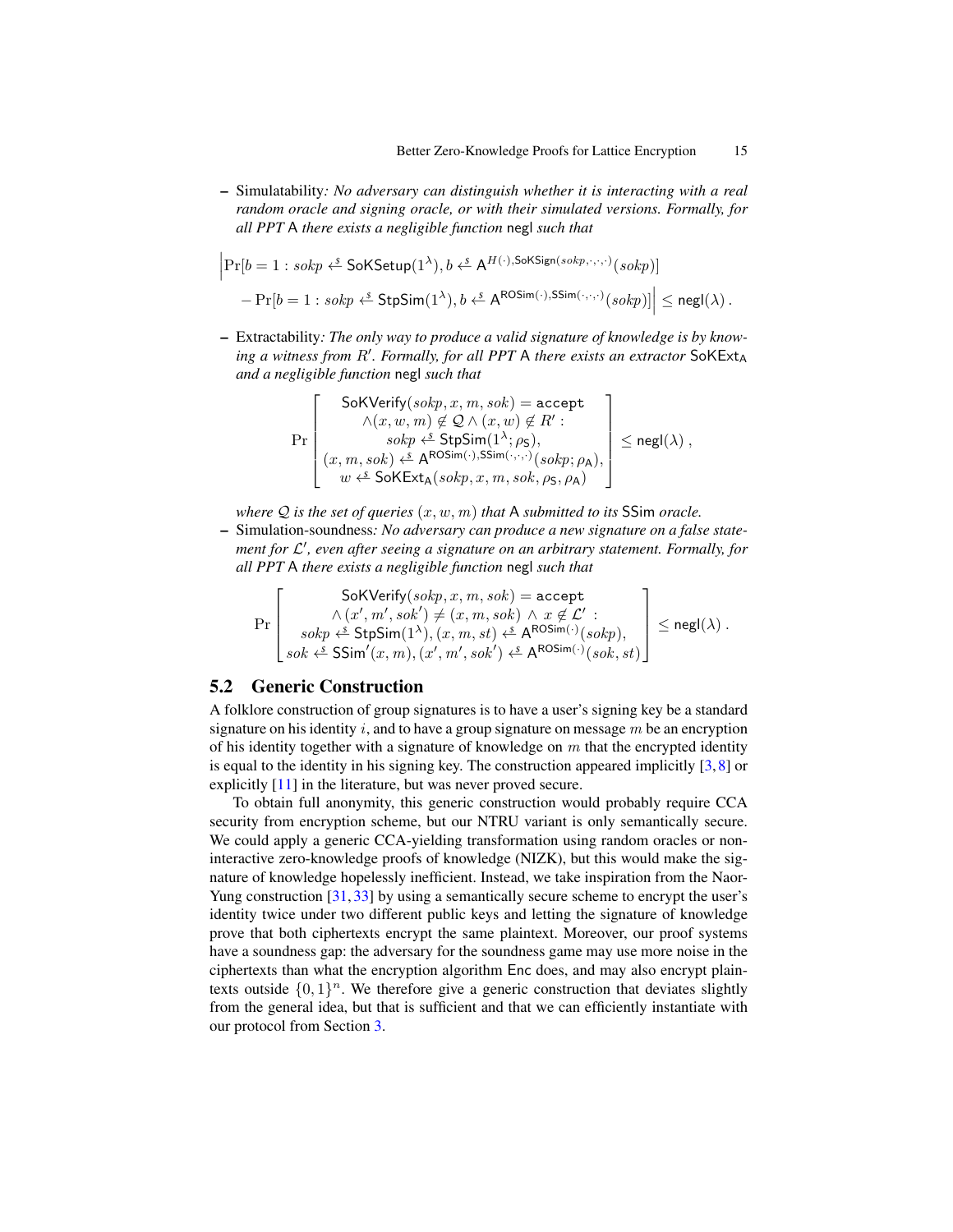Let (EncKG, Enc, Dec) be an encryption scheme with message space  $\mathcal{ID}$ , let  $\mathcal{ID}' \supseteq$ *ID*, and let Enc' be an algorithm such that for all key pairs  $(epk, esk) \Leftrightarrow$  EncKG(1<sup> $\lambda$ </sup>), for all  $i \in \mathcal{ID}$  and for all random tapes<sup>[4](#page-15-0)</sup>  $\rho$ ,  $\rho'$  and all  $i \in \mathcal{ID}$ ,  $i' \in \mathcal{ID}'$ :

$$
Enc(epk, i; \rho) = Enc'(epk, i; \rho) \text{ and } Dec(esk, Enc'(epk, i'; \rho')) = i'.
$$

The algorithm Enc' represents the way the adversary can generate the ciphertexts and still prove them valid. The above property ensures that completeness holds perfectly even with Enc'. The IND-CPA property still has to hold with Enc.

For our instantiation with the NTRU encryption scheme from Theorem  $4.2$ ,  $ID =$  $\{0,1\}^{\ell}$  which is identified with  $\{0,\ldots,2^{\ell}-1\}$  (with  $\ell \leq n,\tilde{q}$ ),  $\mathcal{ID}' = \mathbb{Z}_{\tilde{q}}$  and  $\rho =$  $(s, e)$ . The algorithm  $Enc'(h, p), i'; \rho'$  with  $i' \in \mathcal{ID}'$  checks that either  $\rho'$  is a triple  $(s, e, i'')$ , or  $i' \in \mathcal{ID}$  and  $\rho'$  is a pair of vectors  $(s, e)$ . In the latter case, i'' is just the binary vector in  $\{0,1\}^{\ell}$  corresponding to i'. In both cases, s and e must be such that  $||2s||$ ,  $||2e|| \le \tilde{O}(n^2\alpha)$ ,  $i'' \in R_q$ ,  $2i' = \sum_{j=0}^{n-1} 2^j (2i' \mod q)_j \mod \tilde{q}$ , and  $||i''||_{\infty} \le$  $2n^2 < p$ ,  $\tilde{q}$ . If all these requirements are met, Enc' outputs  $y \leftarrow hs + pe + i'$ . We need to slightly change the algorithms EncKG and Enc to truncate the distribution of g, s and e, to ensure that  $||s||$ ,  $||e|| \le \tilde{O}(\sqrt{n}\alpha)$  and  $||g||$  is small enough for the decryption below. We also change the algorithm Dec: to decrypt  $C = y$  with secret key f, it computes  $y' = 2fy \in R_q$ , and outputs  $i' = (\sum_{j=0}^{n-1} 2^j (y' \bmod p)_j)/2 \bmod \tilde{q}$ . In other words, it decrypts  $2C = 2y$  into y' mod p, and then recover the corresponding identity in  $\mathcal{ID}' = \mathbb{Z}_{\tilde{\sigma}}$ . This does not touch security.

Let (SKG, SSign, SVerify) be a signature scheme and let (SoKSetup, SoKSign, SoKVerify, SoKSim) be a signature of knowledge scheme for the languages  $\mathcal{L}, \mathcal{L}'$  with witness relationships

$$
R = \{((spk, epk_1, epk_2, C_1, C_2), (i, sig, \rho_1, \rho_2)) : \textsf{SVerify}(spk, i, sig) = \textsf{accept} \land C_1 = \textsf{Enc}(epk_1, i; \rho_1) \land C_2 = \textsf{Enc}(epk_2, i; \rho_2)\},
$$
\n
$$
R' = \{((spk, epk_1, epk_2, C_1, C_2), (i', sig, \rho'_1, \rho'_2)) : \textsf{SVerify}(spk, i', sig) = \textsf{accept} \land C_1 = \textsf{Enc}'(epk_1, i'; \rho'_1) \land C_2 = \textsf{Enc}'(epk_2, i'; \rho'_2)\}.
$$

Consider the following group signature scheme with user identities  $i \in \mathcal{ID}$ :

- GKG(1<sup> $\lambda$ </sup>, 1<sup>N</sup>): The group manager generates signing keys (spk, ssk)  $\xi$  SKG(1 $\lambda$ ), encryption keys  $(epk_1, esk_1) \xleftarrow{\$}$  EncKG(1<sup> $\lambda$ </sup>),  $(epk_2, esk_2) \xleftarrow{\$}$  EncKG(1<sup> $\lambda$ </sup>), and parameters  $sokp \stackrel{s}{\leftarrow}$  SoKSetup(1<sup> $\lambda$ </sup>). He computes  $gsk[i] \stackrel{s}{\leftarrow}$  SSign( $ssk, i$ ) for  $i \in$  $\mathcal{ID}$  and outputs  $gpk = (spk, epk_1, epk_2, sokp), gok = (gpk, esk_1)$ , and  $gsk$ .
- GSign(gsk, m): Signer *i* computes two ciphertexts  $C_1$  ← Enc(epk<sub>1</sub>, *i*;  $\rho_1$ ) and  $C_2 \leftarrow \textsf{Enc}(\textit{epk}_2, i; \rho_2)$ , computes a signature of knowledge sok  $\leftarrow$  SoKSign(  $sokp, (spk, epk<sub>1</sub>, epk<sub>2</sub>, C<sub>1</sub>, C<sub>2</sub>), (i, sig, \rho<sub>1</sub>, \rho<sub>2</sub>), m)$  and outputs the group signature  $\sigma = (C_1, C_2, sok)$ .
- GVerify( $qpk, m, \sigma$ ): To verify a group signature, one checks that SoKVerify( $sokp$ ,  $(spk, epk<sub>1</sub>, epk<sub>2</sub>, C<sub>1</sub>, C<sub>2</sub>), m, sok) = \texttt{accept}.$

<span id="page-15-0"></span><sup>&</sup>lt;sup>4</sup> To simplify notation in this section, we assume that the random tapes  $\rho$ ,  $\rho'$  are not necessarily a uniform binary bitstrings as usual. Rather, we see  $\rho$  as the list of random values that Enc directly derives from the random tape, while  $\rho'$  can be seen as an auxiliary adversarial input to the Enc' algorithm.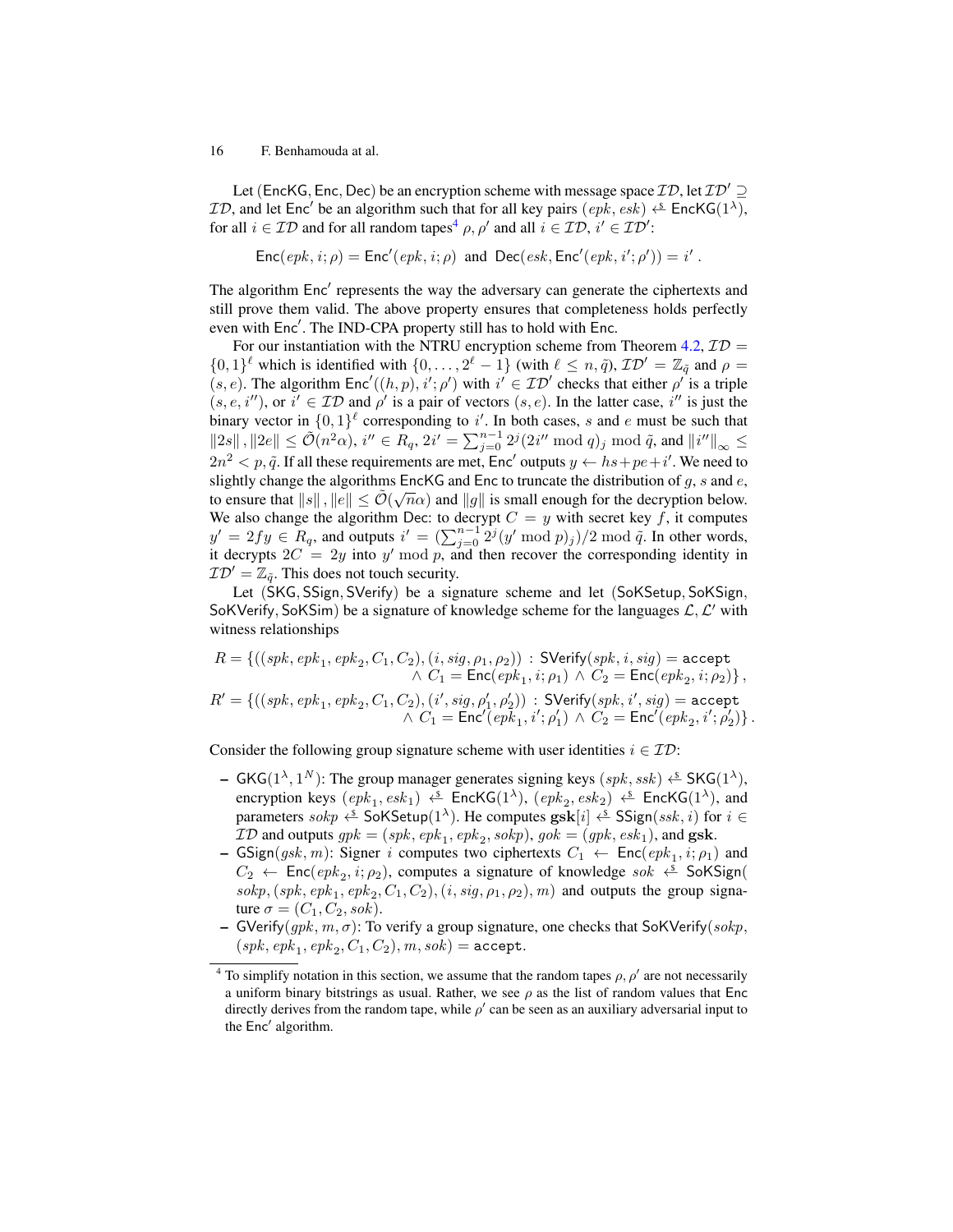– GOpen(gok,  $m, \sigma$ ): The opener checks that GVerify(gpk,  $m, \sigma$ ) = accept, and returns  $i \leftarrow \text{Dec}(esk_1, C_1)$ .

Theorem 5.3. *The group signature scheme sketched above is anonymous in the ROM if the encryption scheme is semantically secure and the signature of knowledge scheme is simulatable and simulation-sound.*

Theorem 5.4. *The group signature scheme is traceable in the ROM if the underlying signature scheme is weakly unforgeable and the signature of knowledge scheme is simulatable and extractable.*

The proofs of the last two theorems are omitted here and are given in the full version.

## <span id="page-16-0"></span>5.3 Signatures of Knowledge from  $\Sigma'$ -Protocols

We now show a construction of the required signatures of knowledge in the randomoracle model from a signature scheme and an encryption scheme with  $\Sigma'$ -protocol proofs. More particularly, we require that for the signature scheme one can prove knowledge of a signature on a committed message, while for the encryption scheme one can prove that an encrypted plaintext is equal to a committed message.

Let (CSetup, Commit, COpen) be a commitment scheme, let (EncKG, Enc, Dec) be an encryption scheme with message space  $M$  and let  $Enc'$  be an associated algorithm as described earlier. Let  $(P_s, V_s, S_s)$  be a  $\Sigma$ -protocol for the language  $\mathcal{L}_s$  with

$$
R_s = \{((spk, cpars, cmt), (sig, m, o)) :
$$
  
SVerify( $spk, m, sig$ ) = accept  $\land$  COPen( $cpars, m, cmt, o$ ) = accept.

Let also ( $P_e$ ,  $V_e$ ,  $S_e$ ) be a  $\Sigma'$ -protocol for the languages  $\mathcal{L}_e$ ,  $\mathcal{L}'_e$  with

$$
R_e = \{((epk, C, cpars, cmt), (m, \rho, o)) :
$$
  
\n
$$
C = \text{Enc}(epk, m; \rho) \land \text{COpen}(cpars, m, cmt, o) = \text{accept} \},
$$
  
\n
$$
R'_e = \{((epk, C, cpars, cmt), (m, \rho', o)) :
$$
  
\n
$$
C = \text{Enc}'(epk, m; \rho') \land \text{COpen}(cpars, m, cmt, o) = \text{accept} \}.
$$

Let  $\mathcal{C}_s$  and  $\mathcal{C}_e$  be the challenge spaces for these respective protocols, and let  $H$ :  $\{0,1\}^* \to \mathcal{C}_s \times \mathcal{C}_e$ . Consider the following construction of a signature of knowledge scheme for the languages  $\mathcal L$  and  $\mathcal L'$ :

- SoKSetup $(1^{\lambda})$ : Return  $sokp = cpars \xleftarrow{s} \textsf{CSetup}(1^{\lambda})$ .
- SoKSign(sokp, x, w, m): Create a commitment  $(cmt, o) \stackrel{\leq}{\leftarrow}$  Commit(cpars, m). Compute the first round of the  $\Sigma'$ -protocols for a signature and two encryptions  $(\mathtt{t_s}, st_s) \triangleq \mathsf{P_s}((spk, cpars, cmt), (sig, m, o))$  and  $(\mathtt{t_j}, st_j) \triangleq \mathsf{P_e}((epk_j, C_j,$ cpars, cmt),  $(m, \rho_j, o)$  for  $j = 1, 2$ . Generate the challenges  $(c_s, c_e) \leftarrow H(spk,$  $cparse, cmt, epk<sub>1</sub>, C<sub>1</sub>, epk<sub>2</sub>, C<sub>2</sub>, t<sub>s</sub>, t<sub>1</sub>, t<sub>2</sub>, m)$ . Compute responses  $s<sub>s</sub> \leftarrow P<sub>s</sub>(c<sub>s</sub>,$  $s_t$ ) and  $s_j \leftarrow P_e(c_e, st_j)$  for  $j = 1, 2$  and output the signature of knowledge  $sok = (\mathbf{t}_s, \mathbf{t}_1, \mathbf{t}_2, \mathbf{s}_s, \mathbf{s}_1, \mathbf{s}_2).$
- SoKVerify(sokp, x, m, sok): Recompute the challenges  $(c_s, c_e) \leftarrow H(spk, cpars,$  $cmt, epk<sub>1</sub>, C<sub>1</sub>, epk<sub>2</sub>, C<sub>2</sub>, t<sub>s</sub>, t<sub>1</sub>, t<sub>2</sub>, m)$ . Return accept if  $V<sub>s</sub>((spk, cpars, cmt),$  $(\mathbf{t}_{\mathrm{s}},\mathbf{c}_{\mathrm{s}},\mathbf{s}_{\mathrm{s}})$  = accept and  $\mathsf{V}_{\mathrm{e}}((e p k_{j}, C_{j}, \textit{c} \textit{pars}, \textit{c} \textit{mt}), \mathbf{t}_{j}, \mathbf{c}_{\mathrm{e}}, \mathbf{s}_{j})$  = accept for  $j = 1, 2$ . Otherwise, return reject.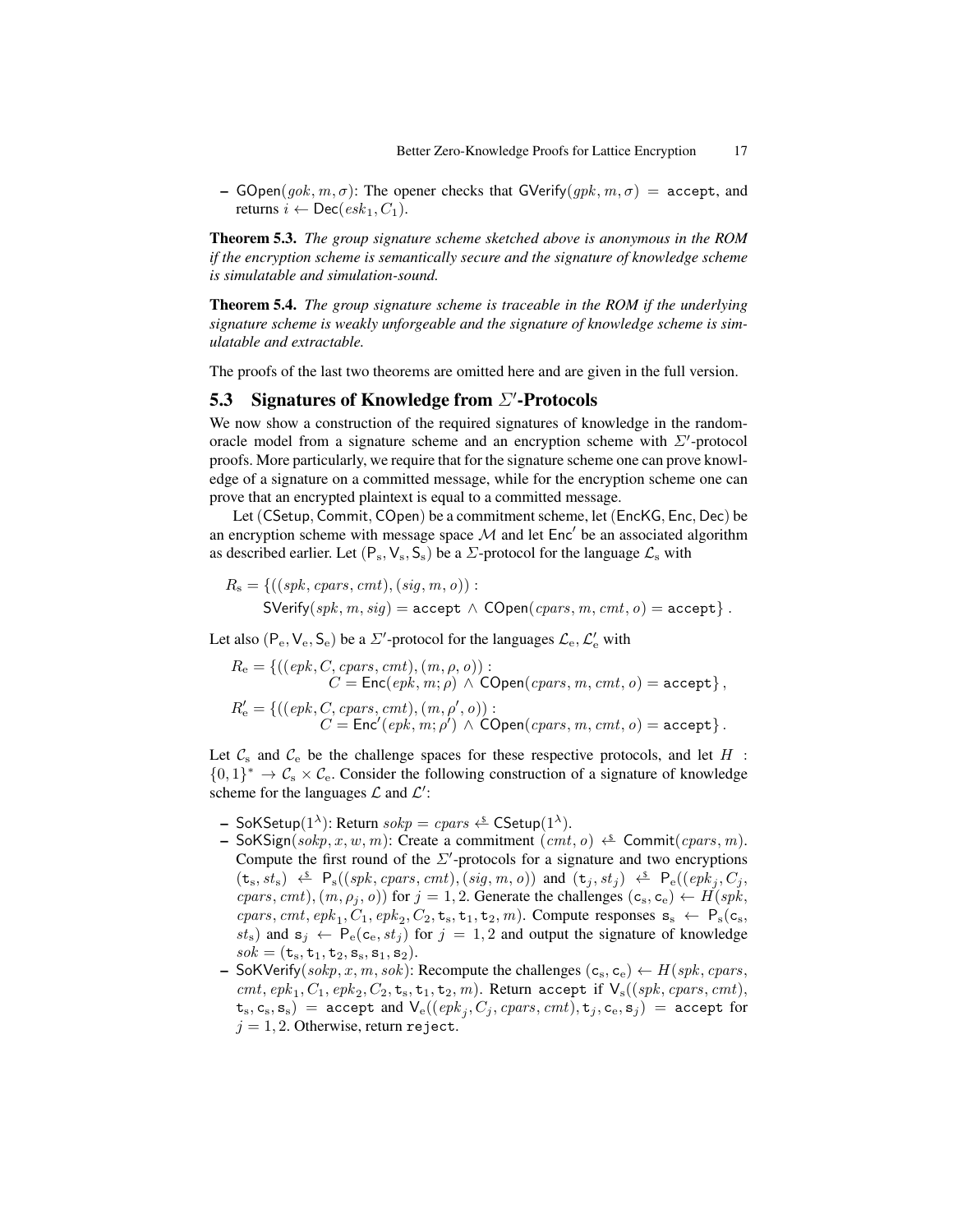- 18 F. Benhamouda at al.
	- SoKSim: The simulation algorithm keeps in its state its random tape, an initially empty table  $HT$  to keep track of previous random-oracle queries, and a counter  $ctr$ initialized to zero. The simulator's random tape  $\rho$  includes random-oracle responses  $h_1, \ldots, h_{q_H+q_S} \overset{\$}{\leftarrow} C_s \times C_e$ , where  $q_H$  and  $q_S$  are upper bounds on the number of random-oracle and signing queries that an adversary can make. When called as SoKSim(setup,  $1^{\lambda}$ ,  $\varepsilon$ ), it generates commitment parameters  $cparse \xleftarrow{\$} \mathsf{CSetup}(1^{\lambda})$ and returns (cpars,  $st = (\rho, HT, ctr, cparse)$ ). When run as SoKSim(ro, Q, st), it checks whether the query Q was made before. If so, it returns  $h_{HT[q]}$ . Otherwise, it increases the counter  $ctr$ , sets  $HT[Q] \leftarrow ctr$ , and returns  $h_{ctr}$ . When run as SoKSim(sign, (spk, ep $k_1$ , ep $k_2$ ,  $C_1$ ,  $C_2$ ),  $m$ , st), the simulator first creates a commitment  $(cmt, o) \leftarrow$  Commit $(1, cparse)$ . It then increases the counter ctr and parses  $h_{ctr}$  as  $(c_s, c_e)$ . It runs the simulators  $S_s$ ,  $S_e$  to obtain simulated protocol transcripts  $(\mathbf{t}_s, \mathbf{s}_s) \overset{\$}{\leftarrow} \mathsf{S}_s((spk, \text{cparse}, \text{cmt}), \mathsf{c}_s)$  and  $(\mathbf{t}_j, \mathbf{s}_j) \overset{\$}{\leftarrow} \mathsf{S}_s((\text{epk}_j, C_j,$ cpars, cmt), c<sub>e</sub>) for  $j = 1, 2$ . If  $HT[spk, cparse, cmt, epk<sub>1</sub>, C<sub>1</sub>, epk<sub>2</sub>, C<sub>2</sub>, t<sub>s</sub>, t<sub>1</sub>,$  $t_2$ , m] is not defined, then set it to  $h_{ctr}$ , else abort.

**Theorem 5.5.** *The above scheme is correct if the proof systems*  $(P_s, V_s)$  *and*  $(P_e, V_e)$ *have negligible completeness error.*

Theorem 5.6. *The above scheme is simulatable in the random-oracle model if the commitment scheme is hiding and the proof systems*  $(P_s, V_s)$  *and*  $(P_e, V_e)$  *are special HVZK and have high-entropy commitments.*

Theorem 5.7. *The above scheme is extractable in the random-oracle model if the commitment scheme is binding and the proof systems*  $(P_s, V_s)$  *and*  $(P_e, V_e)$  *are specialsound and have super-polynomial challenge spaces and negligible knowledge error.*

Theorem 5.8. *The above scheme is simulation-sound if the underlying commitment scheme is binding and the underlying*  $\Sigma'$ -protocols  $(P_s, V_s, S_s)$  *and*  $(P_e, V_e, S_e)$  *are special-sound, have quasi-unique responses, super-polynomial challenge spaces, and negligible knowledge error.*

Due to length limitations, the proofs of the previous theorems can be found in the full version.

#### $5.4$  $\Sigma'$ -Protocols for Boneh-Boyen Signatures and the Group Signature Scheme

In the following we briefly recap the weakly unforgeable version of the Boneh-Boyen signature scheme  $[6, 7]$  $[6, 7]$  $[6, 7]$ . We assume that the reader is familiar with bilinear pairings and the strong Diffie-Hellman (SDH) assumption.The Boneh-Boyen signature scheme is defined as follows for a bilinear group generator BGGen:

- SKG. This algorithm first computes  $(\tilde{q}, \mathbb{G}_1, \mathbb{G}_2, \mathbb{G}_T, e) \stackrel{\text{s}}{\leftarrow} \text{BGGen}(1^{\lambda})$ . It chooses  $\tilde{g}_1 \leftrightarrow \mathbb{G}_1^{\times}$ ,  $\tilde{g}_2 \leftrightarrow \mathbb{G}_2^{\times}$ ,  $x \leftrightarrow \mathbb{Z}_q^{\times}$ , and defines  $\tilde{v} = x\tilde{g}_2$  and  $\tilde{z} = e(\tilde{g}_1, \tilde{g}_2)$ . It outputs  $spk = ((\tilde{q}, \mathbb{G}_1, \mathbb{G}_2, \mathbb{G}_T, e), \tilde{g}_1, \tilde{g}_2, \tilde{v}, \tilde{z})$  and  $ssk = x$ .
- SSign. To sign a message  $m \in \mathbb{Z}_q \setminus \{-ssk\}$  with secret key  $ssk = x$ , this algorithm outputs the signature  $\widetilde{sig} = \frac{1}{x+m}\widetilde{g}_1$  if  $x+m\neq 0$ , and 0 otherwise.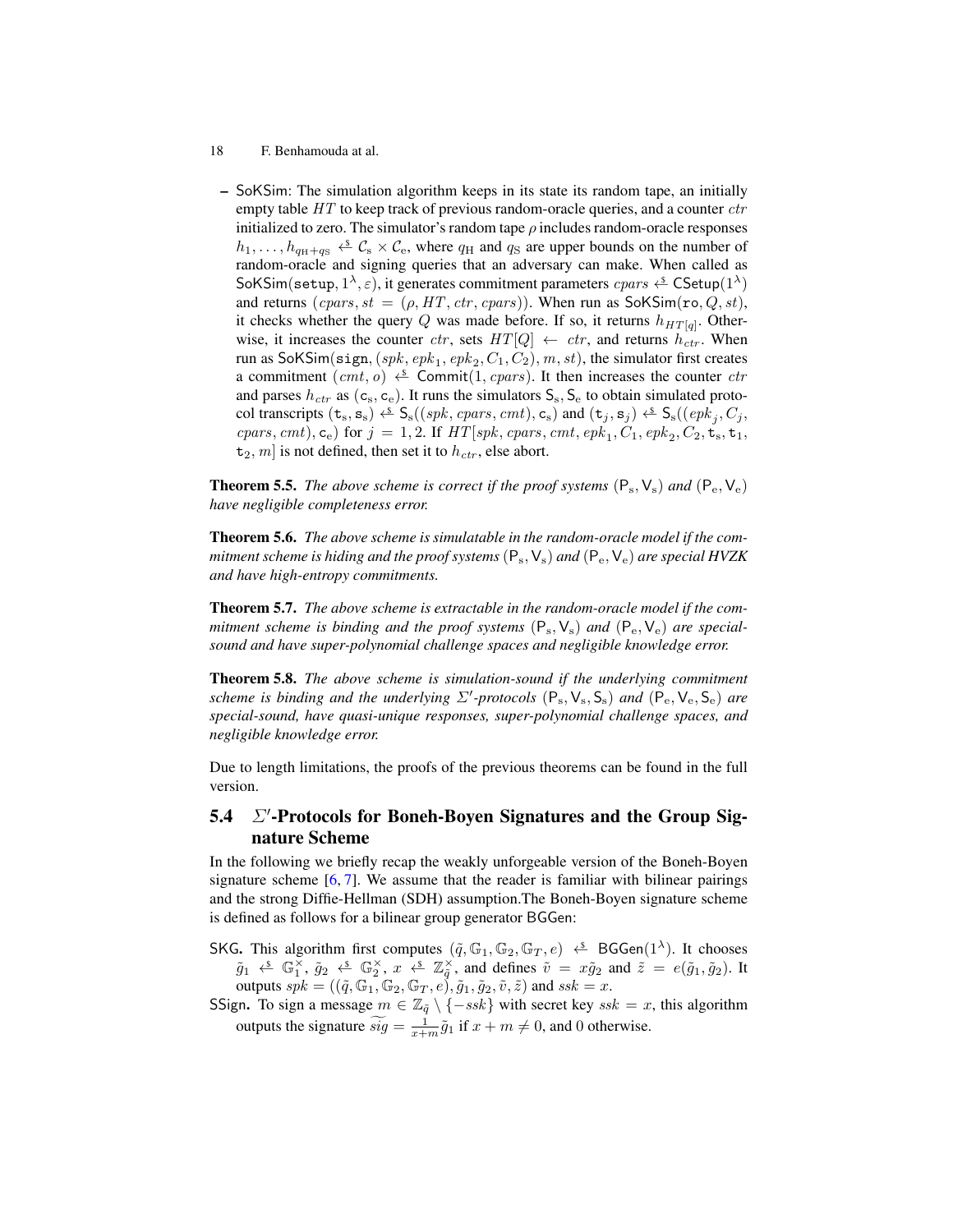Prover **Prover Account Account Account Account Account Account Account Account Account Account Account Account** if  $\widetilde{sig} \neq 0$ , then  $d \overset{\xi}{\leftarrow} \mathbb{Z}_{\tilde{q}}^{\times}$  and  $\tilde{s} = d\widetilde{sig}$ otherwise,  $d = 0$  and  $\tilde{s} \stackrel{*}{\leftarrow} \mathbb{G}^{\times}$  $\mathtt{r}_d, \mathtt{r}_{m,i}, \mathtt{r}_{r,i} \overset{\mathtt{s}}{\leftarrow} \mathbb{Z}_{\tilde{q}}$  $\tilde{\textbf{t}}_i = \textbf{r}_{m,i} \tilde{g} + \textbf{r}_{r,i} \tilde{h}$  for  $i = 0, \ldots, n-1$ t˜ = rdz˜ − ( P<sup>n</sup>−<sup>1</sup> <sup>i</sup>=0 2 i rm,i) · e(˜s, g˜2) s, ˜ t˜,(t˜i) n−1 <sup>i</sup>=0 ✲ c c c  $c \stackrel{s}{\longleftarrow} \mathbb{Z}_q$  $\mathtt{s}_d=\mathtt{r}_d+\mathtt{c}d$  $\mathbf{s}_{m,i} = \mathbf{r}_{m,i} + \mathbf{c}m_i$  for  $i = 0, \dots, n-1$  $\mathbf{s}_{m,i} = \mathbf{r}_{m,i} + cm_i$  for  $i = 0, \ldots, n-1$   $\mathbf{s}_d, (\mathbf{s}_{m,i}, \mathbf{s}_{r,i})_{i=0}^{n-1}$ <br>  $\mathbf{s}_{r,i} = \mathbf{r}_{r,i} + cr_i$  for  $i = 0, \ldots, n-1$   $\_\_$  $\begin{aligned}\n \tilde{s} \neq 0 \\
\tilde{s} \neq 0\n \end{aligned}$  $\tilde{\mathtt{t}}+\mathtt{c}e(\tilde{s},\tilde{v})\stackrel{\text{\tiny{2}}}{=} \mathtt{s}_d\tilde{z}-(\sum_{i=0}^{n-1}2^i\mathtt{s}_{m,i})\cdot e(\tilde{s},\tilde{g}_2)$  $\tilde{\mathtt{t}}_i + \widetilde{\mathtt{c} c m t}_i \stackrel{\text{\tiny ?}}{=} \mathtt{s}_{m,i} \tilde{g} + \mathtt{s}_{r,i} \tilde{h}$ 

<span id="page-18-0"></span>**Protocol 5.10:** Proof of possession of a signature on m, which is also contained in a set of Pedersen commitments.

SVerify. Given a signature public key spk, a message  $m \in \mathbb{Z}_q^q$  and a signature sig, this algorithm outputs accept if  $\tilde{v}+m\tilde{g}_2 = 0$  in case  $\tilde{sig} = 0$ , and if  $e(\tilde{sig}, \tilde{v}+m\tilde{g}_2) =$  $\tilde{z}$  in case  $sig \neq 0$ . In all other cases, it outputs reject.

Lemma 5.9. *If the SDH assumption holds for* BGGen*, then the above scheme is a weakly unforgeable signature scheme.*

We next show how a user can prove possession of a Boneh-Boyen signature on a message m, while keeping both, the message and the signature, private. In addition, the proof will additionally show that the  $m$  is also contained in a set of Pedersen commitments  $\widetilde{cm}i_i = m_i\widetilde{g} + r_i\widetilde{h}$  such that  $m = \sum_{i=0}^{n-1} 2^i m_i$ , cf. Section [2.2.](#page-4-0)

The idea underlying Protocol [5.10](#page-18-0) is similar to that in Camenisch et al. [\[9\]](#page-19-17): The prover first re-randomizes the signature to obtain a value s, which it sends to the verifier. Subsequently, the prover and the verifier run a standard Schnorr proof for the resulting statement.

Theorem 5.11. *Protocol [5.10](#page-18-0) is a perfectly HVZK* Σ*-proof of knowledge for the following relation:*

$$
\mathcal{R} = \left\{ \left( (spk, (\widetilde{cm}t_i)_{i=0}^{n-1}), (\widetilde{sig}, m, r, (m_i, r_i)_{i=0}^{n-1}) \right) : m = \sum_{i=0}^{n-1} 2^i m_i \wedge \n\widetilde{cm}t_i = m_i \widetilde{g} + r_i \widetilde{h} \wedge \text{SVerify}(spk, m, \widetilde{sig}) = \text{accept} \right\}.
$$

*The protocol is perfectly complete, and has a knowledge error of*  $1/\tilde{q}$ *. Furthermore, the protocol has quasi unique responses (under the discrete logarithm assumption in* G*) and high-entropy commitments.*

The proof of this theorem is straightforward and can be found in the full version.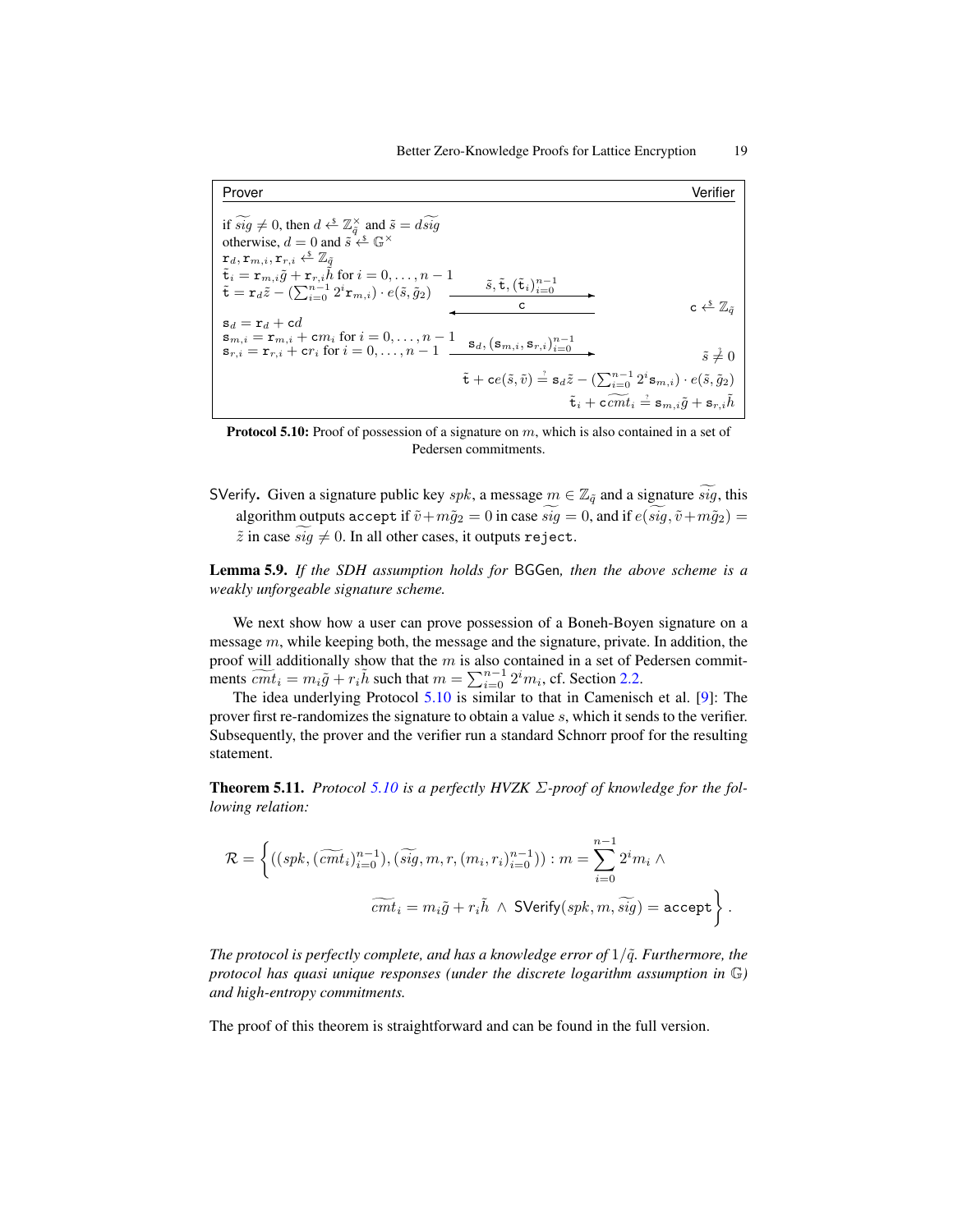The Group Signature Scheme. Combining Protocols [4.1](#page-11-0) and [5.10](#page-18-0) now directly gives a group signature by the construction from Section [5.3.](#page-16-0) The  $\mathcal{ID}$  is given by  $\{0,1\}^{\ell}$  (which can be identified with  $\{0, \ldots, 2^{\ell} - 1\}$ , where  $\ell \leq n$  and  $n/\tilde{q}$  is negligible, *n* is the dimension of the ring being used, and  $\tilde{q}$  is the order of the groups of the commitmentand the signature schemes. The condition  $n/\tilde{q}$  is just to ensure that with overwhelming probability, ssk  $\notin \mathcal{ID}$ , so that all signatures of an identity  $i \in \mathcal{ID}$  is non-zero and can be used as a witness in Protocol [5.10.](#page-18-0) The commitment (CSetup, Commit, COpen) scheme from Section [5.3,](#page-16-0) corresponds to the bit-by-bit Pedersen commitments  $cmt_i$ .

### References

- <span id="page-19-10"></span>1. Asharov, G., Jain, A., Lopez-Alt, A., Tromer, E., Vaikuntanathan, V., Wichs, D.: Multiparty ´ computation with low communication, computation and interaction via threshold FHE. In: EUROCRYPT 2012. LNCS, vol. 7237, pp. 483–501. Springer (Apr 2012)
- <span id="page-19-0"></span>2. Asokan, N., Shoup, V., Waidner, M.: Optimistic fair exchange of digital signatures (extended abstract). In: EUROCRYPT. vol. 1403, pp. 591–606. Springer (1998)
- <span id="page-19-4"></span>3. Ateniese, G., Camenisch, J., Joye, M., Tsudik, G.: A practical and provably secure coalitionresistant group signature scheme. In: CRYPTO 2000. LNCS, vol. 1880, pp. 255–270. Springer (Aug 2000)
- <span id="page-19-7"></span>4. Bellare, M., Goldreich, O.: On defining proofs of knowledge. In: CRYPTO. pp. 390–420 (1992)
- <span id="page-19-14"></span>5. Bellare, M., Micciancio, D., Warinschi, B.: Foundations of group signatures: Formal definitions, simplified requirements, and a construction based on general assumptions. In: EURO-CRYPT 2003. LNCS, vol. 2656, pp. 614–629. Springer (May 2003)
- <span id="page-19-15"></span>6. Boneh, D., Boyen, X.: Short signatures without random oracles. In: EUROCRYPT 2004. LNCS, vol. 3027, pp. 56–73. Springer (May 2004)
- <span id="page-19-16"></span>7. Boneh, D., Boyen, X.: Short signatures without random oracles and the SDH assumption in bilinear groups. Journal of Cryptology 21(2), 149–177 (Apr 2008)
- <span id="page-19-5"></span>8. Boneh, D., Boyen, X., Shacham, H.: Short group signatures. In: CRYPTO 2004. LNCS, vol. 3152, pp. 41–55. Springer (Aug 2004)
- <span id="page-19-17"></span>9. Camenisch, J., Dubovitskaya, M., Neven, G.: Oblivious transfer with access control. In: ACM Conference on Computer and Communications Security. pp. 131–140 (2009)
- <span id="page-19-3"></span>10. Camenisch, J., Neven, G., Rückert, M.: Fully anonymous attribute tokens from lattices. In: SCN 12. LNCS, vol. 7485, pp. 57–75. Springer (Sep 2012)
- <span id="page-19-6"></span>11. Chase, M., Lysyanskaya, A.: On signatures of knowledge. In: CRYPTO 2006. LNCS, vol. 4117, pp. 78–96. Springer (Aug 2006)
- <span id="page-19-2"></span>12. Chaum, D., van Heyst, E.: Group signatures. In: EUROCRYPT'91. LNCS, vol. 547, pp. 257–265. Springer (Apr 1991)
- <span id="page-19-8"></span>13. Cramer, R.: Modular Design of Secure yet Practical Cryptographic Protocols. Ph.D. thesis, CWI and University of Amsterdam (1997)
- <span id="page-19-12"></span>14. Damgård, I.: Efficient concurrent zero-knowledge in the auxiliary string model. In: EURO-CRYPT. pp. 418–430 (2000)
- <span id="page-19-9"></span>15. Damgård, I.: On Σ-Protocols. Lecture on Cryptologic Protocol Theory; Faculty of Science, University of Aarhus (2010)
- <span id="page-19-11"></span>16. Damgård, I., Fujisaki, E.: A statistically-hiding integer commitment scheme based on groups with hidden order. In: ASIACRYPT. pp. 125–142 (2002)
- <span id="page-19-13"></span>17. Damgård, I., Goldreich, O., Okamoto, T., Wigderson, A.: Honest verifier vs dishonest verifier in public coin zero-knowledge proofs. In: CRYPTO. pp. 325–338 (1995)
- <span id="page-19-1"></span>18. Damgård, I., Pastro, V., Smart, N.P., Zakarias, S.: Multiparty computation from somewhat homomorphic encryption. In: CRYPTO. pp. 643–662 (2012)